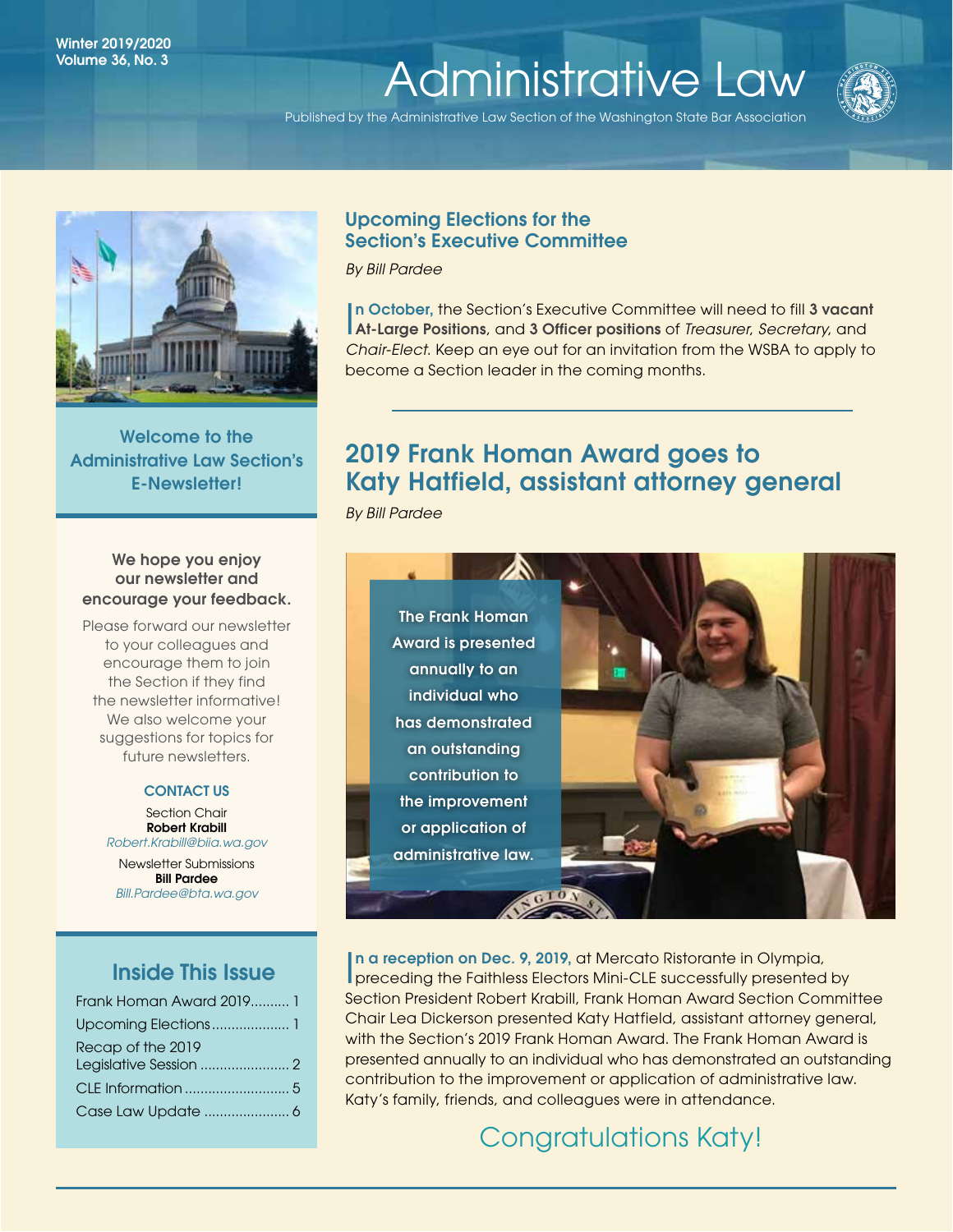WSBA Administrative Law Section Executive Committee Officers & At-Large Members 2019-2020

| <b>Officers</b>                                                                                                                                                               |                                                                                                                                                                             |  |
|-------------------------------------------------------------------------------------------------------------------------------------------------------------------------------|-----------------------------------------------------------------------------------------------------------------------------------------------------------------------------|--|
| Chair<br>Robert Krabill<br><b>Chair-Elect</b><br>Fileen Keiffer                                                                                                               | <b>Treasurer</b><br><b>Katy Hatfield</b><br>Secretary<br>Richelle Little<br>Immediate Past Chair<br>Jonathon Bashford                                                       |  |
| <b>At-Large Members</b>                                                                                                                                                       |                                                                                                                                                                             |  |
| Hon. Robert<br><b>Murphy</b><br>$(2017 - 2020)$<br><b>Robert Rhodes</b><br>$(2019 - 2020)$<br>Chad Standifer<br>$(2017 - 2020)$<br>Scott Boyce<br>$(2018 - 2021)$<br>Lea Anne | Susan Pierini<br>$(2018 - 2021)$<br><b>Margie Gray</b><br>$(2019 - 2022)$<br><b>Alexis Hartwell-</b><br>Gobeske<br>$(2019 - 2022)$<br><b>Bill Pardee</b><br>$(2019 - 2022)$ |  |
| Dickerson<br>$(2018 - 2021)$                                                                                                                                                  |                                                                                                                                                                             |  |

#### Committee Chairs

CLE *[Eileen Keiffer](https://www.mywsba.org/PersonifyEbusiness/LegalDirectory/LegalProfile.aspx?Usr_ID=000000051598)*

Diversity and Outreach Co-Chairs *[Alexis Hartwell-](https://www.mywsba.org/PersonifyEbusiness/LegalDirectory/LegalProfile.aspx?Usr_ID=000000047222)[Gobeske](https://www.mywsba.org/PersonifyEbusiness/LegalDirectory/LegalProfile.aspx?Usr_ID=000000047222) & [Robert Rhodes](https://www.mywsba.org/PersonifyEbusiness/LegalDirectory/LegalProfile.aspx?Usr_ID=000000031089)*

Newsletter *[Bill Pardee](https://www.mywsba.org/PersonifyEbusiness/LegalDirectory/LegalProfile.aspx?Usr_ID=000000031644)*

Publications and Practice Manual *[Gabe Verdugo](https://www.mywsba.org/PersonifyEbusiness/LegalDirectory/LegalProfile.aspx?Usr_ID=44154)\** *[Michael Addams\\*](https://www.mywsba.org/PersonifyEbusiness/LegalDirectory/LegalProfile.aspx?Usr_ID=000000047799)*  (2018-2020) Board of Governors Liaison *[Bryn Peterson](https://www.mywsba.org/PersonifyEbusiness/LegalDirectory/LegalProfile.aspx?Usr_ID=000000030261)\** Frank Homan Award *[Lea Anne](https://www.mywsba.org/PersonifyEbusiness/Default.aspx?TabID=1538&Usr_ID=000000047216)* 

*[Dickerson](https://www.mywsba.org/PersonifyEbusiness/Default.aspx?TabID=1538&Usr_ID=000000047216)*

Legislative *[Richard Potter\\*](https://www.mywsba.org/PersonifyEbusiness/LegalDirectory/LegalProfile.aspx?Usr_ID=19196)* Young Lawyer Liaison

\*Non-voting member

The Administrative Law Section welcomes articles and items of interest for publication. The editors and Executive Committee reserve discretion whether to publish submissions.

Send submissions to: Bill Pardee (*[Bill.Pardee@bta.wa.gov](mailto:Bill.Pardee%40bta.wa.gov?subject=Administrative%20Law%20Section%20Newsletter)*).

This is a publication of a section of the Washington State Bar Association. All opinions and comments in this publication represent the views of the authors and do not necessarily have the endorsement of the Association or its officers or agents.

Layout • Sutherland Design Works [brittsutherland@comcast.net](mailto:brittsutherland%40comcast.net?subject=WSBA)

# Recap of the 2019 Legislative Session

#### *By Richard Potter*

During the 2019 session of the Washington Legislature, the Administrative Law Section's Legislative Committee reviewed 93 bills (not counting companion bills). Twenty-two of these bills were enacted. The text of bills is available on the Legislature's website at [https://apps.](https://apps.leg.wa.gov/billinfo/) [leg.wa.gov/billinfo/](https://apps.leg.wa.gov/billinfo/). When the 2020 session concludes, the Section will provide an update on the activity during that session as well.

#### Bills affecting the Administrative Procedure Act ("APA")

 House Bill 1753 amends RCW 34.05.310 (Prenotice inquiry—Negotiated and pilot rules) of the APA to specify that "this section applies to all rules adopted by the department of health or a disciplining authority specified in RCW 18.130.040 that set or adjust fees affecting professions regulated under chapter 18.130 RCW" (i.e., the health professions). Chapter 303, 2019 Laws. Effective date 7/28/2019.

 Senate Bill 5581 concerns the collection of sales tax by out-of-state sellers and sets forth "clarifying and simplifying nexus provisions." It includes an amendment to RCW 34.05.328(5)(b)(v) [Significant legislative rules, other selected rules] of the APA to exempt from this rulemaking provision "any rules of the department of revenue adopted under the authority of RCW 82.32.762(3)." That RCW 82.32 section is titled "Remote seller nexus— Streamlined sales and use tax agreement or federal law conflict with state law," and it is amended by this bill. It also includes an amendment to RCW 34.05.010 (10) of the APA to, in the definition of "mail" or "send," replacing "(electronic mail or facsimile mail)" with "email or fax." Chapter 8, 2019 Laws. Effective date 3/14/2019.

### Bills Affecting the Public Records Act ("PRA")

 House Bill 1071 deals with security breaches and the duties and liabilities of affected record holders. It includes an amendment to RCW 42.56.590 in the PRA regarding the notification duties of government agencies. It also adds a new section to the PRA concerning agencies that are covered by the federal health insurance portability and accountability act of 1996, Title 42 U.S.C. Sec. 1320d et seq. Chapter 241, 2019 Laws. Effective date 3/1/2020.

 House Bill 1295 concerns public works contracting procedures. It includes an amendment of RCW 42.56.270 of the PRA that exempts from disclosure financial information by persons applying to qualify to bid under the "alternative public works contracting procedures as required by RCW 39.10.200 through 39.10.905." Chapter 212, 2019 Laws. Effective date 7/28/2019.

House Bill 1302 creates a self-exclusion program for problem gamblers. It includes an amendment of RCW 42.56.230 of the PRA that excludes personal information of participants from public disclosure requirements. Chapter 213, 2019 Laws. Effective date 7/28/2019.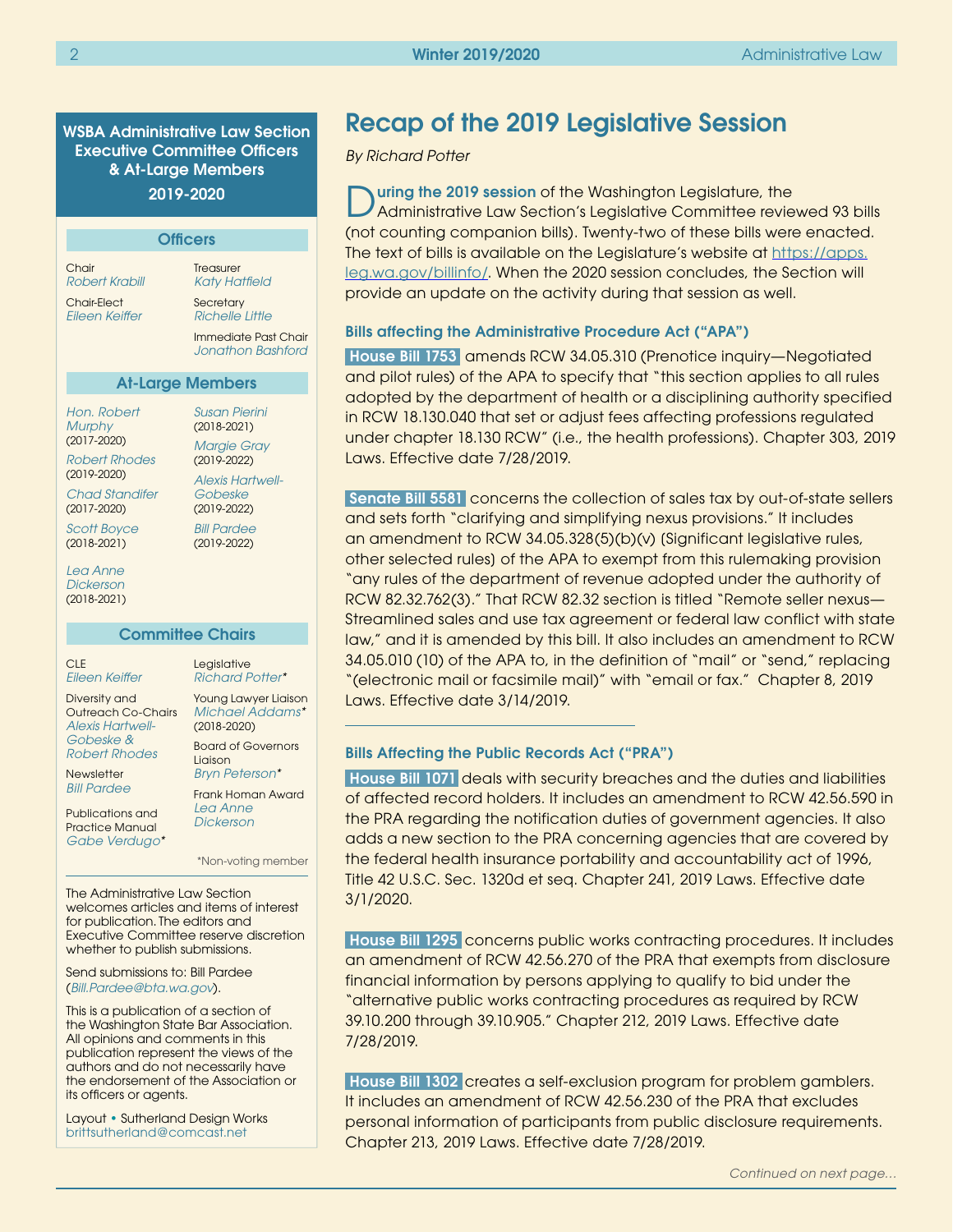<span id="page-2-0"></span>House Bill 1385 amends RCW 42.56.380 of the PRA to exempt from disclosure United States Food and Drug Administration (FDA) nonpublic information that has been obtained by the Washington State Department of Agriculture from the FDA pursuant to an FDA contract or commissioning agreement. Chapter 337, 2019 Laws. Effective date 7/28/2019.

 House Bill 1399 concerns paid family and medical leave. It includes an amendment of RCW 42.56.410 of the PRA to exempt from disclosure records of the Employment Security Department, under a new section created by the bill, that are provided to another individual or organization for operational, research, or evaluation purposes. Chapter 13, 2019 Laws. Effective date 7/28/2019.

 House Bill 1505 concerns confidential information of child victims of sexual assault. It includes an amendment of RCW 42.56.240(5) of the PRA to further describe information of this nature that is exempted from disclosure, including identifying information of both alleged and proven child victims of sexual assault. Chapter 300, 2019 Laws. Effective date 7/28/2019.

Senate Bill 5526 concerns the creation of new standardized health plans offered on the state's insurance exchange. It includes adding a new section to the PRA to exempt from disclosure certain information that would be submitted to state government under this bill. Chapter 364, 2019 Laws. Effective date 7/28/2019.

 House Bill 1537 concerns recommendations of the "Sunshine Committee." It amends RCW 42.56.250 of the PRA to remove from that disclosure exemption applications for "vacancies in elective office." It also repeals RCW 42.56.340 and 2005 c 274 s 414, which has the effect of deleting the disclosure exemption for lists of members or owners of timeshare projects, subdivisions, camping resorts, condominiums, land developments, and associated communities. Chapter 229, 2019 Laws. Effective date 7/28/2019.

Senate Bill 5332 concerns the administration of records of vital statistics. It creates a new chapter in Title 70 RCW (Public Health and Safety), three sections of which refer to 42.56 RCW (the PRA) and state that certain records are not subject to disclosure under it. The bill also includes adding a new section to the PRA providing that records involved in this vital statistics records system

"are not public records and are not subject to public inspection and copying under this chapter." Chapter 148, 2019 Laws. Effective date 7/28/2019.

 House Bill 1652 concerns "stewardship programs" to address the disposal of house paint. It adds a new chapter in Title 70 RCW (Public Health and Safety), which mentions the PRA in three sections, one of which (section 13 in the bill) addresses records confidentiality, requiring notice to a records provider of disclosure requests and allowing the provider to, within 10 days, seek a court injunction barring disclosure. It also includes an amendment to RCW 42.56.270 of the PRA to delete "or to a portal under RCW 21.20.883" from subsection (22) regarding financial information supplied to the department of financial institutions, and to add a disclosure exemption: "(31) Records filed with the department of ecology under chapter 70. — RCW (the new chapter created in section 17 of this act) that a court has determined are confidential valuable commercial information under section 13 of this act." Chapter 344, 2019 Laws. Effective date 7/28/2019.

 House Bill 1667 concerns the administration of public records requests. It (1) amends RCW 42.56.570 of the PRA to delete the expiration dates of the attorney general's and state archivist's consultation and training programs regarding responding to public records requests and public records retention practices; (2) amends RCW 40.14.026 regarding the preservation and retention of public records to delete said expiration date and to make changes to agencies' tracking of public records request information; and (3) amends RCW 36.22.175 effective June 30, 2020 to have county auditors collect one dollar for every recorded document, to be deposited in the "local government archives account" and used to support said attorney general's and archivist's programs, as well as "the competitive grant program in RCW 40.14.026." Chapter 372, 2019 Laws. Effective date 7/28/2019.

 House Bill 1673 concerns information relating to the regulation of explosives. It amends RCW 42.56.460 of the PRA to exempt from disclosure records and reports submitted per the State Explosives Act, chapter 70.74 RCW. It also adds a new section to the PRA to require the Sunshine Committee to submit to the Legislature by 12/1/23 a recommendation on whether this new exemption should be retained or not—or modified. Chapter 125, 2019 Laws. Effective date 7/28/2019.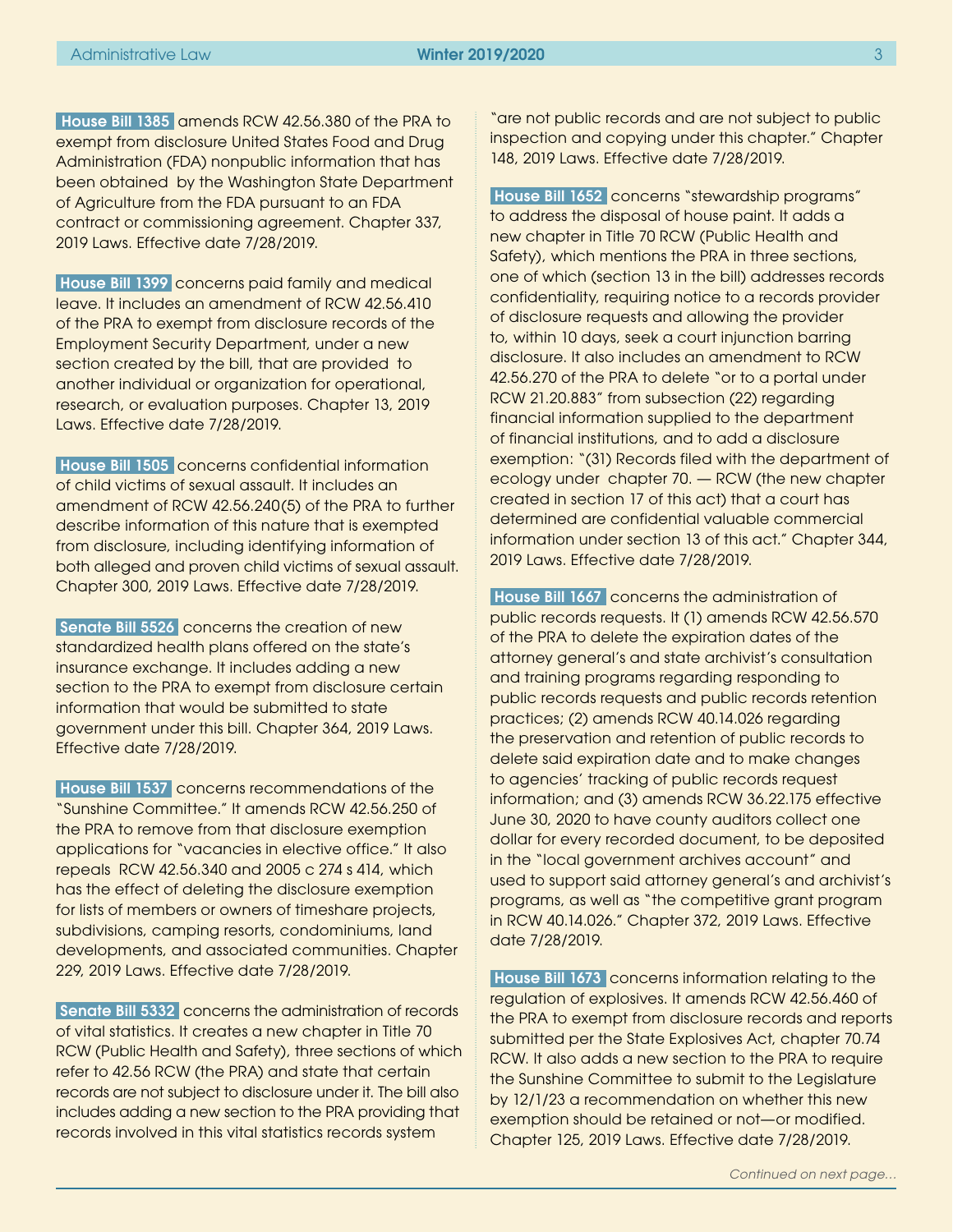#### Recap of the 2019 Legislative Session *Continued from page 3*

House Bill 1692 adds new sections to the PRA concerning disclosure requests for records of agency employee complaints about workplace sexual harassment or stalking, including a notification and injunction process, as well as setting forth civil liabilities for certain unauthorized disclosures. The bill also requires the attorney general to create model policies by Jan. 1, 2020, for the implementation of this act. Chapter 373, 2019 Laws. Effective date 7/1/2020.

 House Bill 2020 concerns records of investigations of government employee discrimination complaints. It amends RCW 42.56.250(6) of the PRA to expand the disclosure exemption for records in an ongoing and active investigation, and to cover investigations into violations of an agency's internal harassment and discrimination policies. It also eliminates a public disclosure exemption for salary and benefit information for maritime employees collected for the Marine Employees' Commission salary survey. Chapter 349, 2019 Laws. Effective date 7/28/2019.

 Senate Bill 5439 makes several amendments and additions to Chapter 50.13 RCW, Unemployment Compensation, Records And Information—Privacy And Confidentiality, which create an agency privacy officer within the Employment Security Department, require development of a personal information minimalization plan, require a signed release for disclosure of information to a third party acting on behalf of an individual or employer, and increase the penalty for misuse or unauthorized disclosure of private information. The bill also amends RCW 42.56.410 of the PRA to add the following to the employment security information that is exempt from disclosure: "Any inventory or data map records created under section 79(1)(b)of this act that reveal the location of personal information or the extent to which it is protected."

 Senate Bill 5955 makes numerous statutory changes related to the operation of the Department of Children, Youth and Families, which the Legislature created in 2017 to, among other things, take over the functions of several prior agencies. The bill includes an amendment to RCW 42.56.230 of the PRA to add "substitute caregivers who are licensed or approved to provide overnight care of children by the department of children, youth, and families" to the list of persons

whose personal information is exempt from disclosure under the PRA. Chapter 470, 2019 Laws. Effective date 7/28/2019.

Senate Bill 6025 amends RCW 42.56.230 of the PRA to exempt from disclosure the names, addresses, or other personal information of individuals who participated in the bump-stock buy-back program under RCW 43.43.920. Chapter 239, 2019 Laws. Effective date 4/30/2019.

# Misc. Bills of Interest to the Practice of Administrative Law

Senate Bill 5151 concerns the Growth Management Hearings Board (GMHB), which is part of the Environmental and Land Use Hearings Office (ELUHO). The bill requires the ELUHO to make GMHB rulings, decisions, and orders available to the public through online searchable databases. To ensure uniformity and usability of searchable databases and websites, ELUHO must coordinate with GMHB, the Department of Commerce, and other interested stakeholders to develop and maintain a rational system of categorizing rulings, decisions, and orders. The website must allow a user to search GMHB decisions and orders by topic, party, and geographic location or by natural language. All rulings, decisions, and orders issued before Jan. 1, 2019, must be published by June 30, 2021. [Note that this bill does not refer to or amend the existing duty of GMHB as a state agency to maintain and make available indexes of decisions "that contain an analysis or decision of substantial importance to the agency in carrying out its duties." See RCW 42.56.070(5) of the Public Records Act and the articles on this topic in the Administrative Law Section Fall 2018 and Winter/Spring 2019 newsletters.]

 Senate Bill 5017 was introduced at the request of the Uniform Law Commission. It makes numerous statutory changes in order to expand the applicability of the Uniform Unsworn Foreign Declarations Act to both domestic declarants and those that are outside the boundaries of the United States, thereby adopting the Uniform Unsworn Declarations Act. It repeals the state statute addressing unsworn declarations and updates cross-references throughout the code. Chapter 232, 2019 Laws. Effective date 7/28/2019.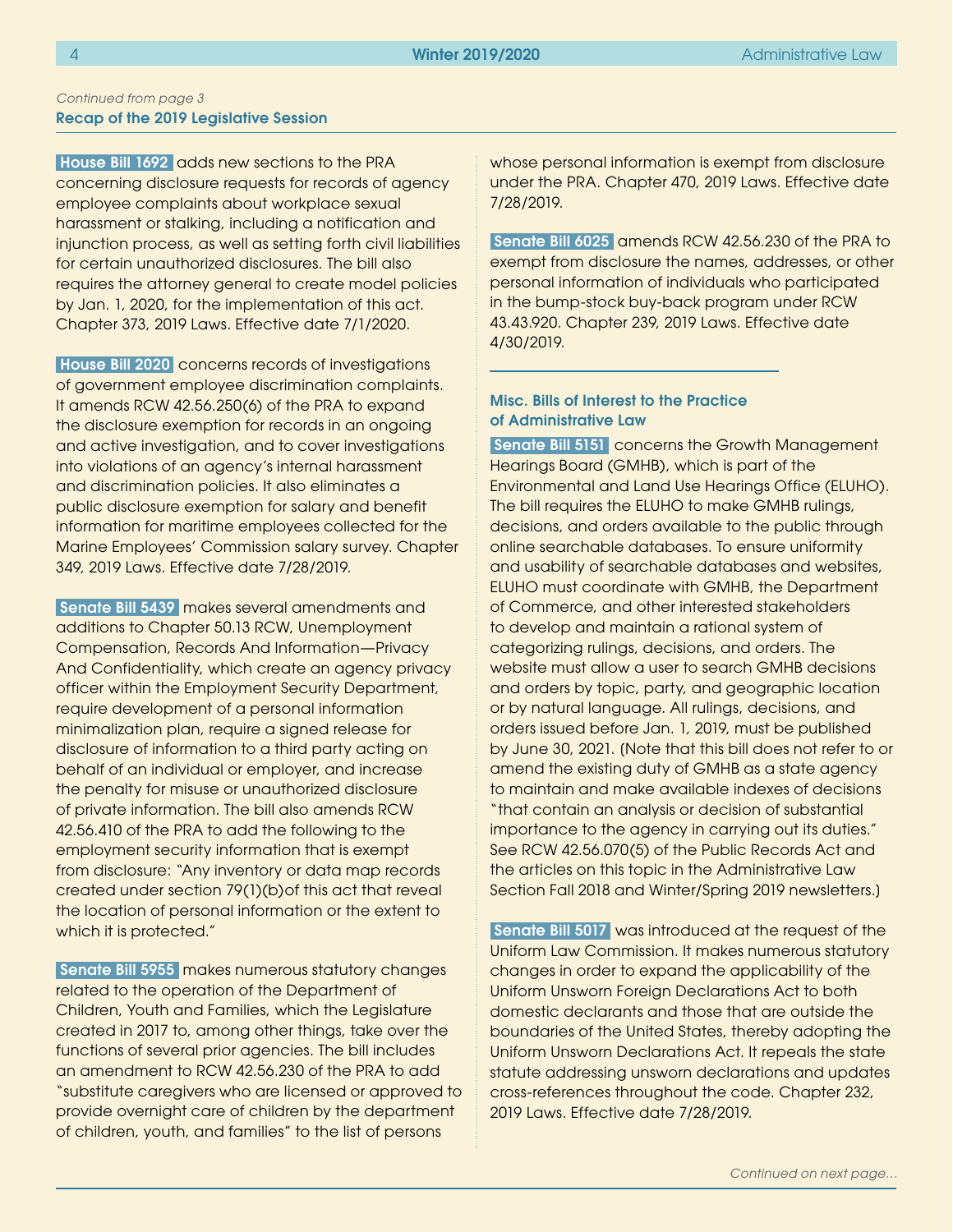## <span id="page-4-0"></span>Recap of the 2019 Legislative Session *Continued from page 4*

Senate Bill 5083 allows certain records, documents, proceedings, and published laws of federally recognized Indian tribes to be admitted as evidence in courts of Washington state. Chapter 37, 2019 Laws. Effective date 7/28/2019.

# MORE RELEVANT to Your Practice.

If you come across federal or state administrative law cases that interest you and you would like to contribute a summary (approx. 250 – 500 words), please email Bill Pardee at [Bill.Pardee@bta.wa.gov](mailto:Bill.Pardee%40bta.wa.gov?subject=).

# CLE Stuff

## Oregon and Washington Administrative Law Conference | October 25, 2019

Section CLE Committee Co-Chairs Eileen Keiffer and Robert Krabill partnered with WSBA CLE in developing this year's Oregon and Washington Administrative Law Conference at the SeaTac Conference Center! Recorded sessions from the program are now available for individuals to purchase via the WSBA CLE store for on-demand CLE credit. We encourage you to reach out to your fellow section members to let them know.

0.75 Ethics, 5.50 L&LP, \$275.00

The conference brought together practitioners, ALJs, and trial and appellate court judges from Washington and Oregon to explore administrative law topics and practice issues that span both states, including:

- Multi-State Occupational Licensing—Growing Trend and Current Experiences
- Cross-Border Administrative Law: Inter-Local, Interstate Compacts, Bi-National, and Global
- Judicial Review
- Ex Parte Communication—An ALJ's Perspective
- View from the OAH Bench
- The Interaction of Administrative and Criminal Law
- Due Process for Everyone!

Link to register: [www.mywsba.org/PersonifyEbusiness/CLEStore/Oregon-and-Washington-](https://www.mywsba.org/PersonifyEbusiness/CLEStore/Oregon-and-Washington-Administrative-Law-Conference/ProductDetail/17133368)[Administrative-Law-Conference/ProductDetail/17133368](https://www.mywsba.org/PersonifyEbusiness/CLEStore/Oregon-and-Washington-Administrative-Law-Conference/ProductDetail/17133368).

Specific sessions recorded from the conference are available on the WSBA CLE Store for individual purchase as well.

The Administrative Law Section is also busy planning the following CLEs:

04/2/2020 Public Records Act (PRA) CLE at the WSBA offices. It will be a full day CLE on topics such as: dealing with abusive requestors, PRA case law update, etc.

05/2020 Cougar Den CLE in central Washington. Exact date and<br>exact date and place TBD, but we have speakers lined up from both the ALJ and the tribal perspective.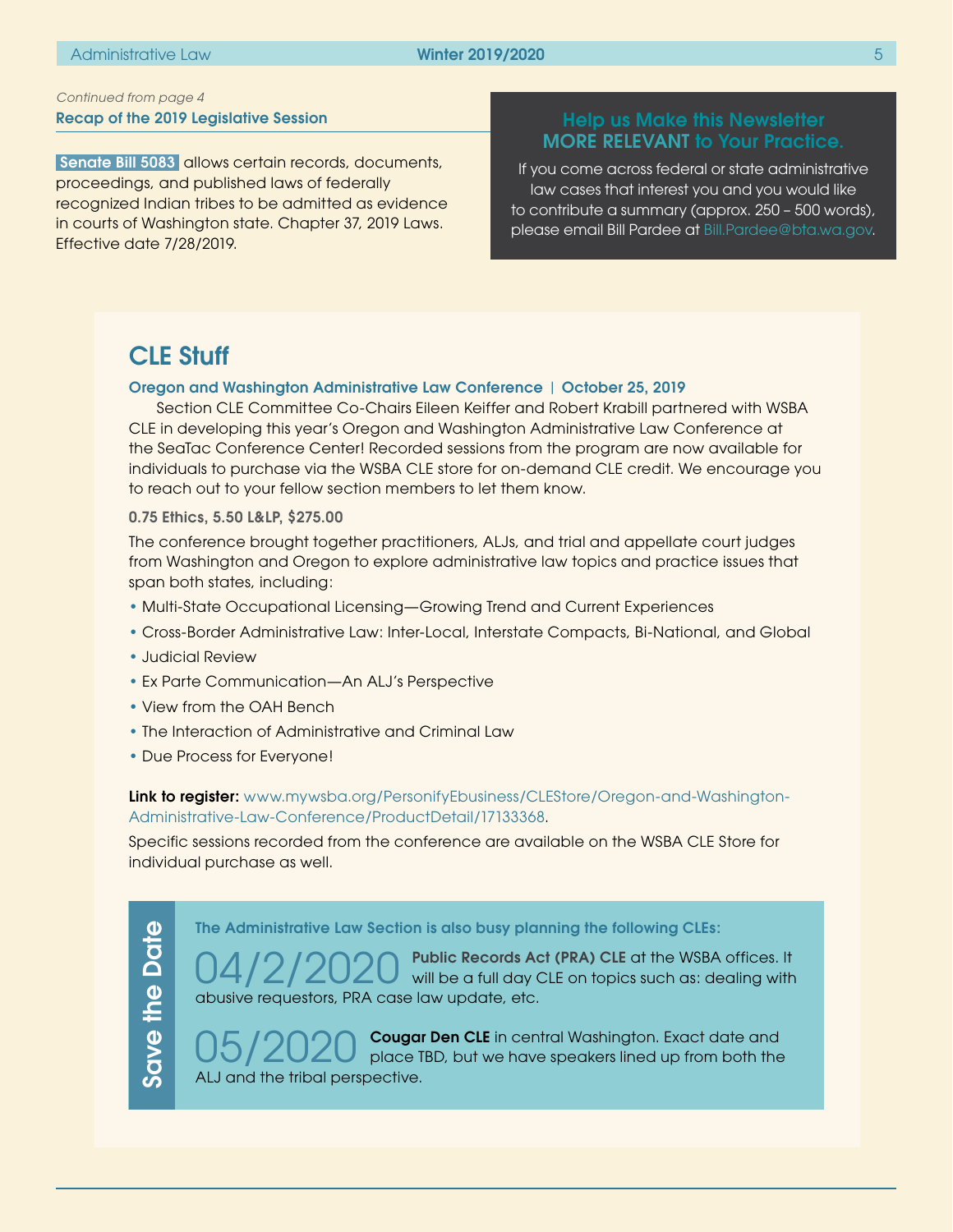# <span id="page-5-0"></span>Case Law Update

Preserve Responsible Shoreline Management, et al. v. City of Bainbridge Island, Division I COA Unpublished Op. (2019), 2019 WL 6699975

#### *By Eileen Keiffer*

In early December 2019, the Court of Appeals (Division I) affirmed the superior court's denial of a motion to supplement the administrative record in an appeal to the City of Bainbridge Island's (City) Shoreline Master Program.

In July 2014, the City adopted a new Shoreline Master Program, and received approval from the Washington State Department of Ecology (DOE). Preserve Responsible Shoreline Management (PRSM) filed a petition for review with the Growth Management Hearings Board (GMHB). That petition did not include constitutional theories, as the GMHB lacks jurisdiction to adjudicate such theories. The GMHB dismissed PRSM's appeal.

PRSM appealed further, filing a petition for review in Kitsap County Superior Court, raising a number of constitutional issues under the APA and the Uniform Declaratory Judgment Act (UDJA). After the superior court dismissed the UDJA causes of action, PRSM moved to supplement the administrative record on matters relevant to its constitutional theories. The superior court denied that motion, finding that the supplementary evidence was unnecessary to determine the disputed issues. The Court of Appeals granted PRSM's motion for discretionary review; upholding the trial court's denial of PRSM's motion to supplement the record.

The Court of Appeals first rejected PRSM's theory that the trial court erred by failing to exercise its original jurisdiction and accepted evidence outside of the APA's restriction to the record. The court noted PRSM's lack of cited authority and found that the procedural requirements of the APA limit evidence to that introduced before the administrative agency, or allowed by the trial court consistent with the narrow exceptions provided in RCW 34.05.562.

The Court of Appeals further rejected PRSM's theory that RCW 34.05.562(1)(b) authorized supplementation of the administrative record. RCW 34.05.562 provides three narrow circumstances under which the superior court may order supplementation of the agency record:

- 1. The court may receive evidence in addition to that contained in the agency record for judicial review, only if it relates to the validity of the agency action at the time it was taken and is needed to decide disputed issues regarding:
	- (a) Improper constitution as a decision-making body or grounds for disqualification of those taking the agency action;
	- (b) Unlawfulness of procedure or of decision making process; or
	- (c) Material fact in rule making, brief adjudications, or other proceedings not required to be determined on the agency record.

PRSM alleged that the RCW 34.05.562(1)(b) exception applied. However, PRSM's offered evidence was alleged to support disputed issues on the constitutionality of the Shoreline Master Program. As PRSM did not allege that the evidence was necessary to decide whether the GMHB violated due process, the APA, or another procedural statute or regulation, the Court of Appeals held section (1)(b) provision to be inapplicable.

The Court of Appeals also rejected PRSM's allegation that it needed to develop the factual record to support its constitutional claims (despite the fact that PRSM did not allege RCW 34.05.562(1)(c) applied). The court first dismissed PRSM's argument that additional evidence was required to support its First Amendment theory, citing *City of Seattle v.*  Webster,<sup>1</sup> which held that facts are not essential for a court to consider a facial challenge to an ordinance or statute based on First Amendment theories. The court also found that PRSM had failed to explain why the record evidence was insufficient for PRSM to argue its First Amendment theories. The court also rejected arguments by PRSM that additional evidence was necessary to support its taking theory. The court explicitly noted that PRSM did not explain why it needed additional testimony to decide a disputed issue that PRSM previously briefed before the GMHB, nor how the offered supplementary evidence differed from the exhibits in the administrative record.

Finally, the Court of Appeals rejected PRSM's contention that the trial court abused its discretion by refusing to supplement the record to support PRSM's claim that the Shoreline Master Program contains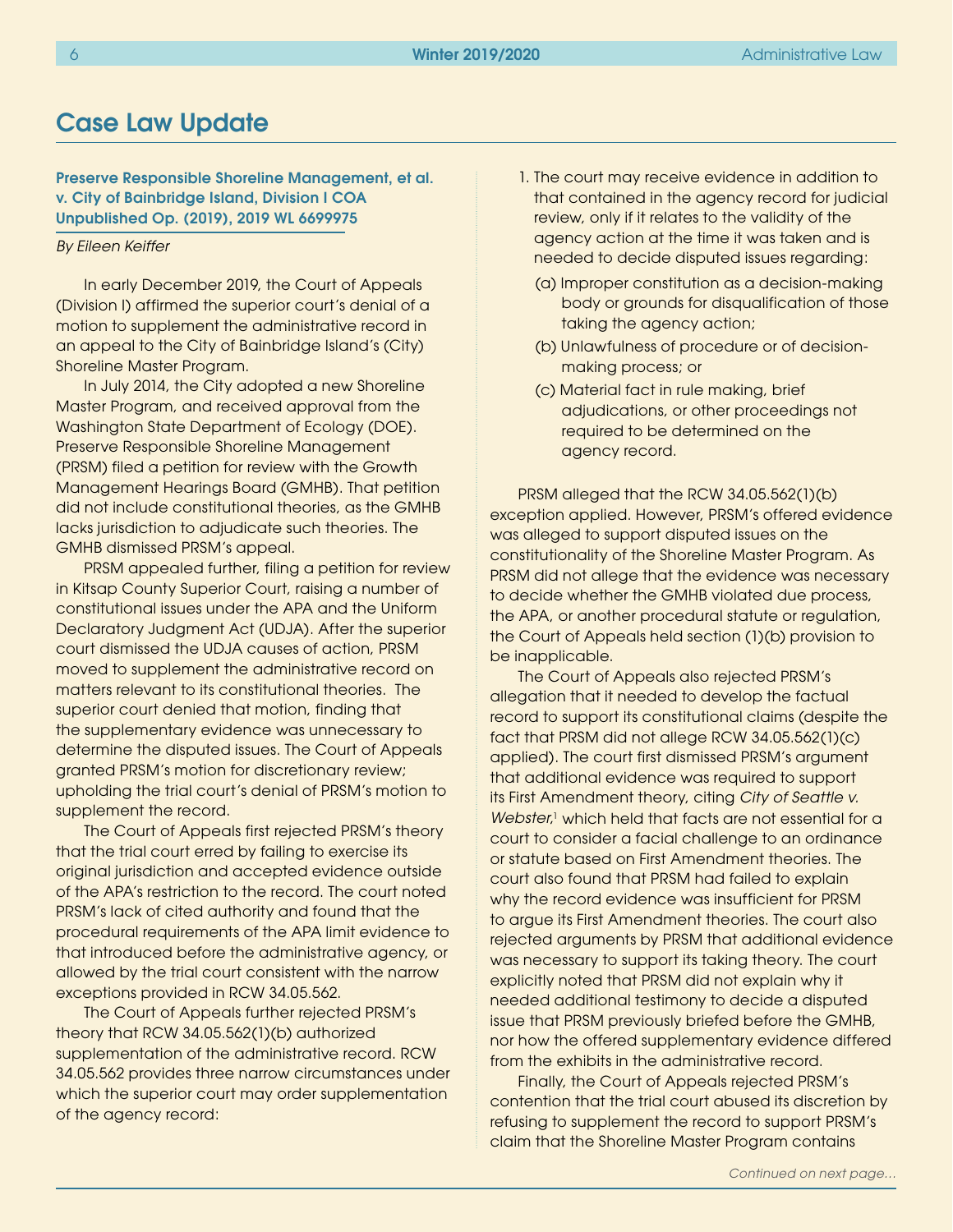"vague and contradictory provisions rendering it indecipherable to the average citizen." The court held that PRSM's constitutional vagueness challenge is likely not ripe for adjudication because PRSM's challenge is a facial challenge, not an as-applied challenge.

1 115 Wn.2d 635, 640, 802 P.2d 1333 (1990).

# Kilduff v. San Juan County (en banc), \_\_\_ Wn.2d \_\_\_, 453 P.3d 719 (2019), 2019 WL 6766019

#### *By Eileen Keiffer*

Kilduff sued San Juan County (County) for alleged violations of the Public Records Act (PRA), Ch. 42.56 RCW, claiming that the County failed to perform a reasonable search for responsive records. The County denied the allegations but also raised a defense that Kilduff failed to exhaust administrative remedies required by the county code. The San Juan County Code provides that "[a]dministrative remedies shall not be considered exhausted until the prosecuting attorney has made a written decision, or until the close of the second business day following receipt of the written request for [the prosecuting attorney's] review of the action of the public records officer, whichever occurs first." SJCC 2.108.130(C). It also prohibits the initiation of any lawsuit until administrative remedies set forth in the county code are exhausted. SJCC 2.108.130(D). The trial court dismissed Kilduff's claims on the basis that the County never issued a final decision on Kilduff's request and that there was no final decision for the court to review. The Washington Supreme Court invalidated SJCC 2.108.130, finding that local governments have no authority to create any additional layers of administrative process prerequisite to filing suit.

The court rejected the County's theory that a denial pursuant to RCW 42.56.520(4) does not occur until the prosecutor receives a request to review the public records officer's decision. It instead found that to do so would:

allow agencies to rewrite the statute so that a failure to produce records is not truly a denial for the purposes of judicial review until a secondary layer of review has occurred. Indeed, it is

questionable whether an agency could be held liable for silently withholding records under this reading of the statute.

The court further distinguished the case from Hobbs v. Washington State Auditor's Office,<sup>1</sup> as the facts in that case were different. In that case, the agency informed Hobbs their request would be processed in installments, and Hobbs filed suit days after receiving the first installment. While Hobbs argued that a requestor could file suit before an agency's denial and closure of a records request, the *Hobbs* court rejected that theory and found that a denial occurs when it reasonably appears that an agency will no longer provide responsive records. In contrast, it was reasonably apparent that San Juan County would no longer provide responsive records due to a communication to Kilduff stating, "this email response and attachment fulfills your public records request."

The court also rejected the County's theory that it never actually refused Kilduff's request because he could have always asked for more. In addition to RCW 42.56.520, the court also cited *Progressive Animal*  Welfare Society v. University of Washington,<sup>2</sup> which stands for the proposition that regardless of internal review, initial decisions become final for purposes of judicial review after two business days.

The court also found the County's administrative exhaustion requirement incompatible with RCW 42.56.100's mandate that agencies provide the fullest assistance to requestors and the most timely possible action on requests for information. The court found the County's administrative exhaustion requirement to be an impediment to requestors, and would allow agencies to draw out what is supposed to be an expeditious process.

The court also rejected the County's request to apply the doctrine of administrative remedies to the PRA. The court found such doctrine to be inapplicable to PRA claims, because it is appropriate instead where an agency possesses expertise in areas outside of the conventional expertise of judges, citing *Cost Mgmt. Servs., Inc. v. City of Lakewood*. 3 The court found that producing public records does not involve special expertise that is beyond the experience of judges.

The court also rejected the County's claim that RCW 42.56.040, requiring agencies to publish rules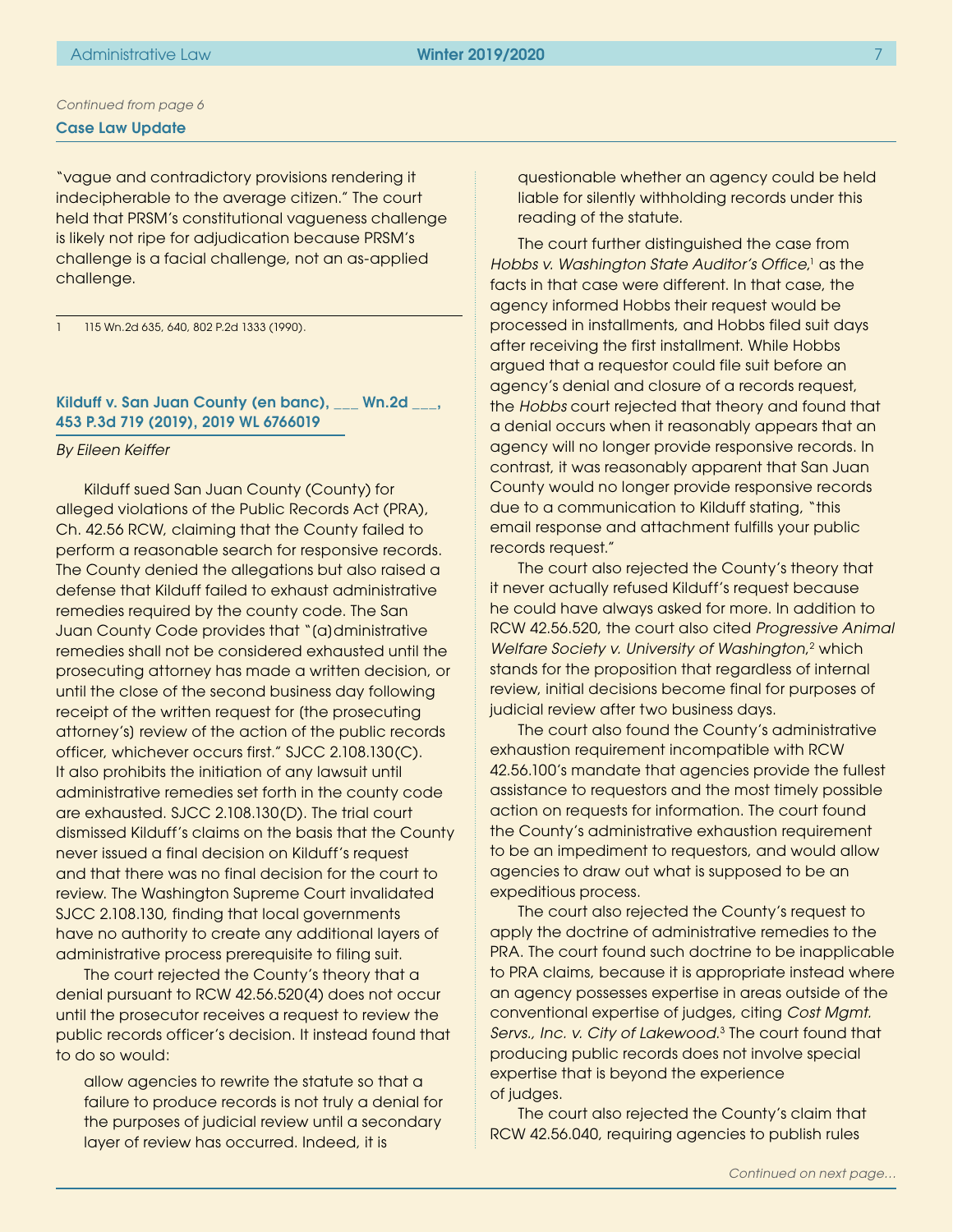implementing the PRA, authorized it to create an administrative exhaustion requirement. The court instead found that the purpose of RCW 42.56.040 is to impose a duty on agencies to publish rules and procedures, but does not delegate authority to agencies to create another layer of review. Finally, the court found persuasive the *Washington State Bar Ass'n, Public Records Act Deskbook: Washington's Public Disclosure and Open Public Meetings Laws*, citing the explanation in the deskbook that "a requestor cannot be required to use an agency's internal review process or agree to allow an agency to take more than two days to review its original denial."4

The court concluded by finding that San Juan County's attempt to create an administrative exhaustion requirement undermines the purpose of the PRA, which is to further the interests of the people to full access to information relating to the conduct of government.

The court also found the trial court's award of costs to the County was improper under RCW 4.84.185 because the trial court did not find the entire suit frivolous. The court also invalidated the trial court's award of CR 11 sanctions relating to Kilduff's dismissed quo warranto claim, because the court found he brought such suit in good faith. Finally, the court found Kilduff was not yet entitled to attorneys fees because the merits of the PRA claim have not yet been resolved by the trial court.

- 3 178 Wn.2d 635, 641, 310 P.3d 804 (2013).
- 4 § 6.9(2), at 6-58 to 59 (2d ed. 2014).

Assoc. of Washington Business v. Dep't of Ecology, January 16, 2020, Wash Sup. Ct. (2020)

*By Bill Pardee*

#### 5-member majority opinion by C.J. Stephens

In 2008 the legislature enacted RCW ch. 70.235, "Limiting Greenhouse Gas Emissions," which encouraged the Department of Ecology (Ecology) to take swift action to address climate change, allowing "actions taken using existing statutory authority to proceed prior to approval of the greenhouse gas reduction plan." Following this enactment, the

legislature's progress in addressing climate change stalled, declining in 2009 and 2015, to pass two major bills designed to further regulate and reduce greenhouse gas emissions. Following this, Governor Jay Inslee directed Ecology to reexamine its statutory authority to curb greenhouse gas emissions by setting emission standards. In response, Ecology promulgated the clean air rule (Rule), ch. 173-442 WAC. Relying on Ecology's authority under the Washington Clean Air Act (Act), ch. 70.94 RCW, the Rule creates greenhouse gas emission standards for three types of businesses: (1) certain stationary sources; (2) petroleum product producers and importers; and (3) natural gas distributors. The Rule requires most of these businesses to reduce their greenhouse gas emissions by 1.7 percent every year.

The Rule gives covered businesses two nonexclusive options reducing their greenhouse gas emissions: (1) Businesses can modify their operations at their facilities to lower their actual emissions; or (2) They can acquire and submit "emission reduction units," which are accounting units representing the reduction of one metric ton of carbon dioxide or its equivalent. Covered businesses can obtain emission reduction units in 3 ways: (1) by reducing their actual greenhouse gas emissions below the reduction requirement for a given compliance period; (2) undertaking recognized projects, programs, or activities that reduce emissions in real, specific, quantifiable, permanent, and verifiable ways; or (3) by purchasing emission reduction units in greenhouse gas emission markets outside of Washington.

As promulgated, the Rule covers roughly 68 percent of all the greenhouse gas emissions in Washington. Of those emissions covered by the Rule, approximately 74 percent are generated by the combustion of products sold by natural gas distributors and petroleum product producers and importers. Because these businesses only sell products but do not control the amount of fuel or gas burned, Ecology acknowledges these businesses cannot make direct emission reductions. The emission reduction unit program therefore provides the sole mechanism through which natural gas distributors and petroleum product producers and importers can address the emissions generated by the products they sell. Essentially, the Rule requires these businesses to pay to offset the emissions caused by third parties using their products.

<sup>1</sup> 183 Wn. App.925, 335 P.3d 1004 (2014).

<sup>2</sup> 125 Wn.2d 243, 884 P.2d 592 (1994).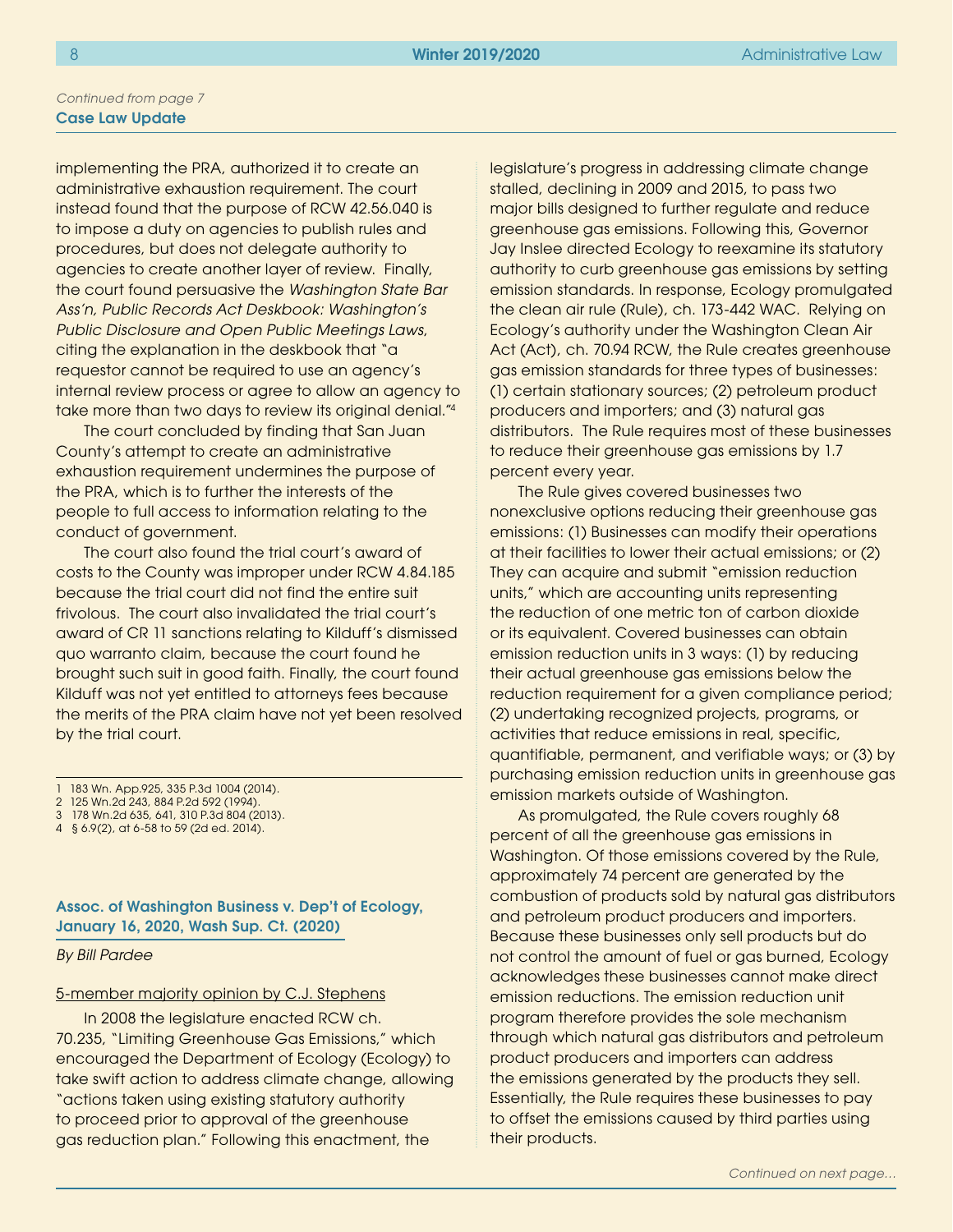Soon after Ecology promulgated the Rule in 2016, the Association of Washington Business joined with seven other industry trade organizations (collectively AWB) and filed a petition for review under the Administrative Procedure Act (APA), RCW ch. 34.05. Among other things, AWB argued Ecology lacked statutory authority under the Act to promulgate the Rule. Four utility companies that distribute natural gas throughout Washington also filed a petition for review. The two petitions were consolidated into a single challenge to the Rule. The trial court permitted the Washington Environmental Council and two other environmental organizations (collectively WEC) to intervene in defense of the Rule.

In 2017, the trial court ruled that Ecology's authority under the Act is limited to entities who introduce contaminants into the air, not entities who sell commodities. The trial court subsequently held that the Rule was invalid under the APA because the Rule exceeds the statutory authority of the agency conferred by law. The trial court also denied Ecology's request to sever the portions of the Rule that were held invalid. Ecology and WEC filed notices of direct review with the Washington Supreme Court, and the latter granted review.

The heart of this case is whether the plain meaning of the Act empowers Ecology to use emission standards to regulate businesses that do not emit greenhouse gases. Ecology responds that it has the authority to promulgate the Rule regulating nonemitters through emission standards under the Act generally, and RCW 70.94.331(2)(c) and .030(12) in particular. Ecology argues that the Rule is a valid exercise of its authority under the Act because it is a "requirement that limits the quantity, rate, or concentration of emissions of air contaminants on a continuous basis" "based upon a system of classification by types of emission," per RCW 70.94.030(12), .331(2) (c). Ecology is mistaken because although the Act grants Ecology significant authority to regulate emissions in the manner it deems best, Ecology cannot exercise this authority outside the scope delineated by the legislature. RCW 34.05.570(2)(c).

The plain meaning of the Act's "emission standards" definition limits the scope of Ecology's authority to promulgate emission standards to those entities that actually emit air pollutants. RCW 70.94.030(12).

The crux of Ecology's argument is that because the Rule is based on a type of emission—greenhouse gases—it can cover businesses that do not directly emit greenhouse gases, but whose products eventually do.

An emission standard is "a requirement … that limits the quantity, rate, or concentration of emissions of air contaminants on a continuous basis." RCW 70.94.030(12). The Act defines "emission" as "a release of air contaminants into the ambient air." RCW 70.94.030(11). Reading these definitions together, an emission standard is best understood as a limit on how and when regulated entities can release air contaminants into the ambient air. If an emission standard regulates the release of air contaminants, it naturally follows that emission standards are intended to regulate those entities that directly cause such releases.

Another indication that emission standards are meant to regulate only actual emitters is the fact that the definition in RCW 70.94.030(12) applies to both "emission standard" and "emission limitation," and the Act uses the term "emission limitation" exclusively in reference to direct sources of emissions. Because "emission standard" is synonymous with "emission limitation," emission standard cannot reasonably be interpreted more broadly than emission limitation. Because the term emission limitation is used exclusively in reference to direct sources of emissions strongly suggests that the related term emission standards also applies only to direct sources of emission.

Ecology argues that by holding emission standards apply only to sources that directly emit contaminants into the air, the trial court "gave effect to only one clause in the definition" and ignored the importance of examples that could be read to apply to nonemitters. But an example illustrating a definition should not be read to expand the definition. A "requirement [to] … limit … emissions of air contaminants" is just what it says: a rule requiring covered entities to limit their emissions. RCW 70.94.030(12). The definition's inclusion of some examples that *could conceivably* apply to nonemitters does not prove the legislature intended the Act to authorize Ecology to regulate more than direct emissions. We do not defer to agency interpretations of their own authority because their interpretation *could* have been what the legislature intended.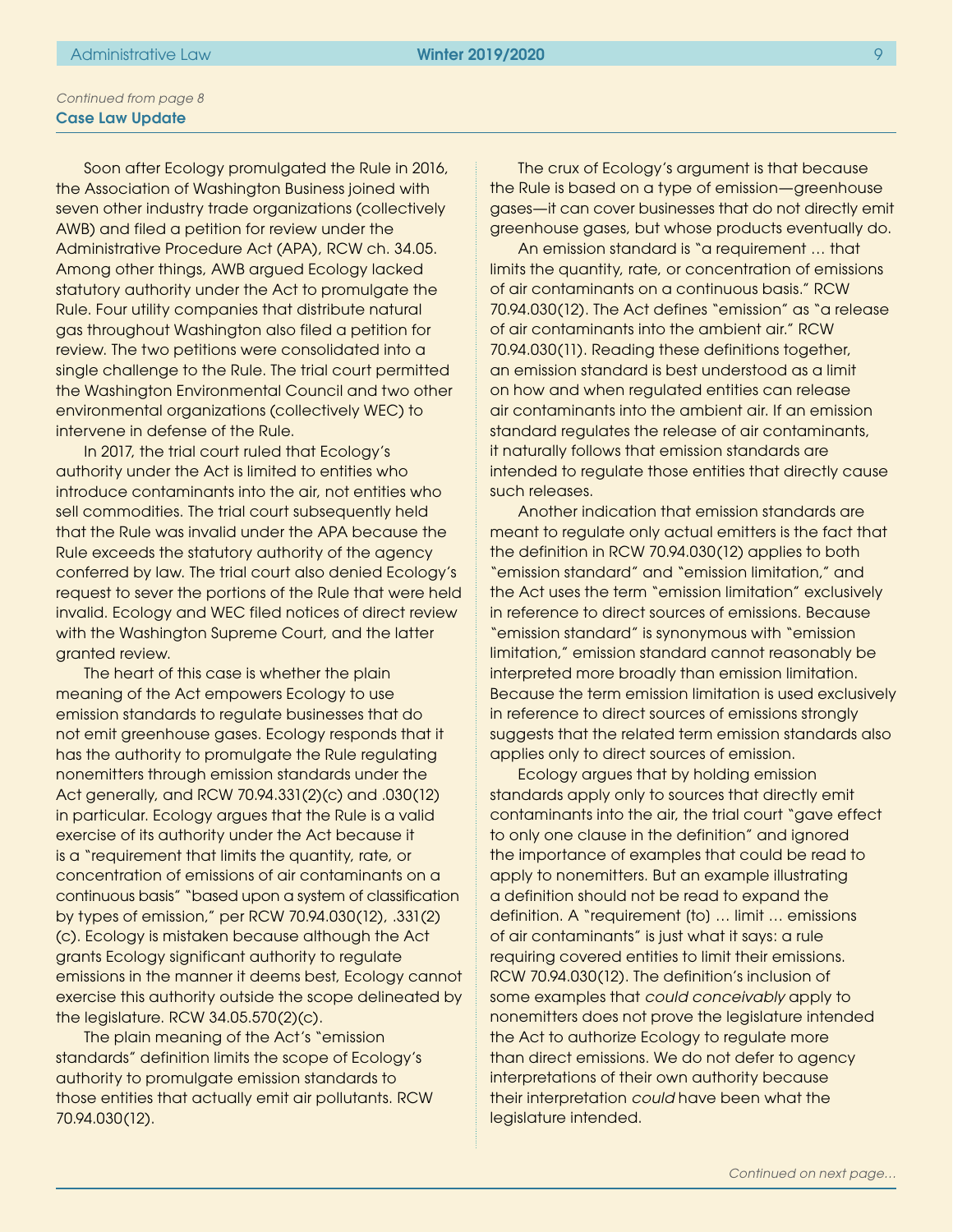At oral argument, Ecology suggested that the only limit on its rule-making reach is the practical ability to measure and assess indirect impacts. But the Act's direction to use "all known, available, and reasonable methods to reduce, prevent, and control air pollution" is not an invitation to regulate every entity whose activities may eventually contribute to quantifiable emissions. RCW 70.94.011. The plain meaning of "emission standard" in the Act applies only to actual emitters of air pollution. RCW 70.94.030(12).

The legislature has not empowered Ecology to do whatever Ecology deems best for the environment. To the contrary, the legislature has provided Ecology with a variety of tools to fulfill its environmental responsibilities. One such tool is an air quality standard. Another tool is emission standards, which govern sources that directly emit air contaminants into the atmosphere. Emission standards govern what is emitted, while air quality standards govern permissible levels of a given air contaminant in the air as a whole.

Ecology claims its Rule is an emission standard and an emission standard only, but rather than regulate identified sources of greenhouse gases—as an emission standard ought to do—the Rule attempts to curb the overall effect of greenhouse gases by "requiring certain companies that sell, distribute, or import petroleum products and natural gas to . . . internalize some of the environmental costs associated with the products from which they profit." Forcing businesses to internalize the environmental costs of their customers' action may indirectly help limit the aggregate concentration of greenhouse gases in the atmosphere, but it does not actually regulate the release of those contaminants. By doing this, the Rule creeps beyond the scope of an emission standard and into the realm of an air quality standard. Although we need not decide today whether the Rule would have been properly promulgated as an air quality standard, we do conclude that it is an improper emission standard when applied to businesses that do not directly emit greenhouse gases.

There may be other options open to Ecology, now or in the future, for addressing the impact of petitioner businesses and utilities on climate change. But regulating them as so-called "indirect emitters" under the Act is not statutorily authorized. We therefore hold that the Rule exceeds Ecology's authority under the Act and is invalid to the extent it purports to regulate via emission standards businesses that do not directly

emit greenhouse gases, but whose products ultimately do.

As to whether the remaining provisions of the Rule survive without the invalid provisions (i.e., is severable), the Rule contains an express severability clause, WAC 173-442-370, and Ecology asks us to preserve those portions of the Rule, including its application to actual emitters, that are a valid exercise of its regulatory authority. While we have not before addressed severability in the context of an administrative rule, we have recognized with regard to statutes that the presence of a severability clause "may provide the assurance that the legislative body would have enacted the remaining sections even if others are found invalid," though it "is not necessarily dispositive on that question." *McGowan v. State*, 148 Wn.2d 278, 294-95, 60 P.3d 67 (2002). We examine the challenged statute as a whole to determine whether the legislature could have intended to enact valid sections alone and whether those valid sections alone work to achieve the legislature's goals. *Id.* When evaluating the severability of regulations, the United States Supreme Court looks to similar questions of intent and workability. *See K Mart Cor. v. Cartier, Inc.*, 486 U.S. 281, 294, 108 S. Ct. 1181, 100 L.Ed. 2d 313 (1988).

Like the United States Supreme Court, we believe the test for severability of regulations should be governed by the concepts of intent and workability that inform our test for the severability of statutes. To determine whether an invalid portion or aspect of a regulation is severable, we ask (1) whether the authorized and unauthorized portions of the regulation are so intertwined that the agency would not have believably promulgated one without the other and (2) whether the invalid portion is so intimately connected with the purpose of the regulation as to make the severed regulation useless to advance the purpose of the statute under which it is promulgated. Applying this test here, we conclude that the portions of the Rule applying to natural gas distributors and petroleum product producers and importers are severable from the remainder of the Rule, which will continue to advance the purpose of the Act even without these provisions.

First, Ecology argues it would have adopted a clean air rule creating an emission standard applicable only to direct emitters. While AWB and the trial court are correct that most of the Rule's benefits were expected from the provisions we invalidate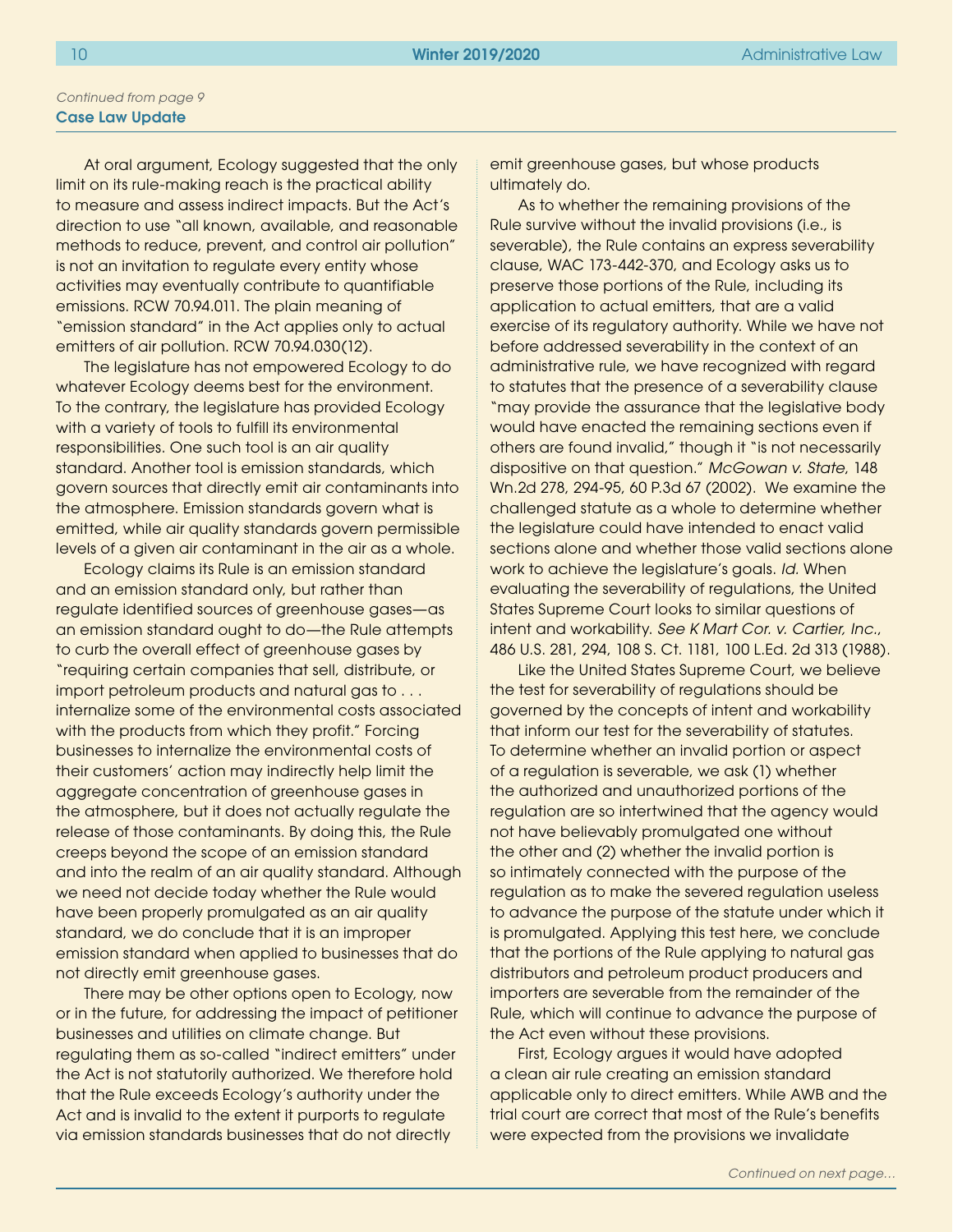today, this does not show that the unauthorized provisions are so intertwined with the authorized provisions that Ecology would not have reasonably promulgated a rule without these provisions. To the contrary, the Rule regulates covered entities on an individual basis, and the unauthorized regulation of any particular nonemitter does not bear on the authorized regulation of any particular emitter. The Rule's structure is such that one does not depend on the other – the regulation of each entity is independent of any other. We believe Ecology would have reasonably promulgated a clean air rule without the unauthorized provisions we invalidate today.

Second, Ecology argues that a severed version of the Rule would still advance the purpose of the Rule and the Act as a whole by requiring annual emission reductions from the state's 48 largest stationary sources of greenhouse gas emissions. We agree that regulation of these sources alone marks significant progress in Washington's efforts to curb greenhouse gas emissions and combat climate change. A less effective regulation can still advance the purpose of the statute under which it is promulgated, particularly where—as here—the unauthorized portions of the Rule can be severed without impact on the operation of the remainder of the Rule.

Because Ecology would have reasonably promulgated a rule regulating only direct emitters of greenhouse gases and such a rule would still advance the purposes of the Act, we hold that the unauthorized portions of the Rule are severable from its validly authorized provisions.

### 4-member dissenting opinion by Justice Owens

We are asked to decide whether Ecology may establish and enforce greenhouse gas emission standards as applied to natural gas distributors and petroleum product producers and importers, which sell products that generate greenhouse gases when combusted by end users. The plain meaning of RCW 70.94.030(12), defining "emission standard" and "emission limitation," unambiguously evinces that "emission standards" may apply to either or both direct or indirect emitters.

"When passing laws that protect Washington's environmental interests, the legislature intended those laws to be broadly construed to achieve the statute's goals." *Quinalt Indian Nation v. Imperium Terminal Servs., LLC*, 187 Wn.2d 460,470, 387 P.3d 670 (2017). The

Act's public policies and purpose section states that "it is the purpose of this chapter to … provide for the use of all known, available, and reasonable methods to reduce, prevent, and control air pollution." RCW 70.94.011.

The majority concludes by combining the definitions of "emission standards" and "emission" in the Act that because emission standards regulate air contaminants, "it naturally follows" that emission standards serve as regulations for entities "that directly cause such releases." This conclusion does not follow. At no point do these provisions state that only entities *directly* emitting air contaminants may be regulated under the Act. Rather, the plain language of RCW 70.94.030(12) reflects that "emission standards" need only be a requirement that limits the concentration of emissions; it does not reflect that "emission standards" be a requirement that limits the concentration of emissions *from direct sources*. We have historically found that when passing laws that protect Washington's environmental interests, the legislature intended those laws to be *broadly construed* to achieve the statute's goals. *Quinalt Indian Nation*, 187 Wn.2d at 470 (emphasis added). Therefore, since the Act's focus is to reduce emissions across the state from various sources, this potential ambiguity under the Act should be broadly construed to encompass both direct and indirect emission sources.

The Act's public policies and procedures section states that "it is the purpose of this chapter to … provide for the use of *all* known, available, and reasonable methods to reduce, prevent, and control air pollution." RCW 70.94.011 (emphasis added). The Act also emphasizes that the state's policy under the Act is to reduce emissions from "thousands of small individual sources." *Id.* Regulating the producers and distributors of products that generate significant emissions when combusted "by thousands of small individual sources" is not only reasonable … but doing so may well be the "most feasible" way to reduce emissions from myriad small sources. RCW 70.94.331(2) (c) (authorizing Ecology to establish emission standards based on types of emissions or types of sources, or a combination, depending on what the Department determines "most feasible for purposes of this chapter").

Because the Rule properly constitutes an emission standard as applied to natural gas distributors and petroleum product producers and importers, the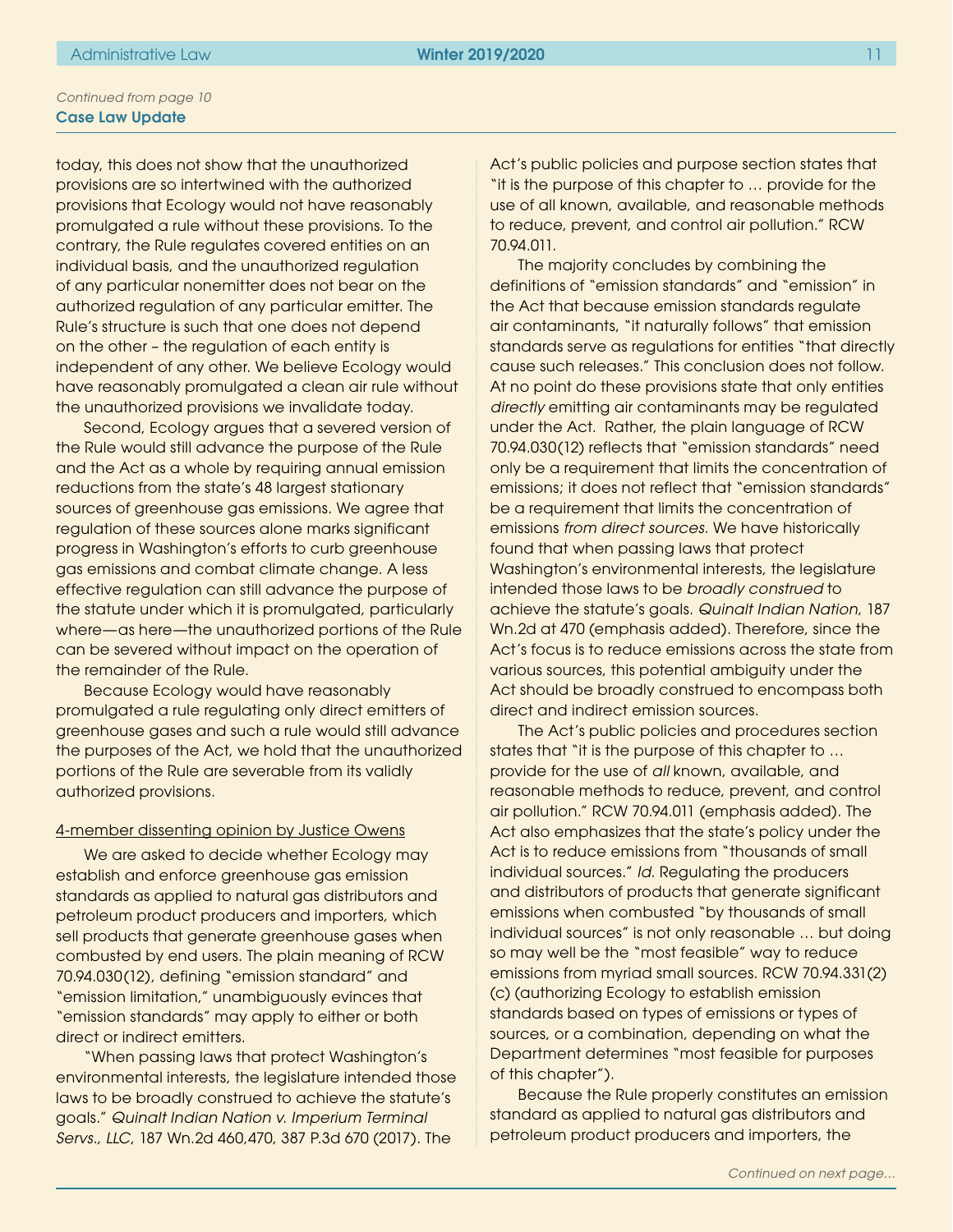Department did not exceed its statutory authority in promulgating the Rule.

## Associated Press v. Washington State Legislature, December 19, 2019, \_\_\_ Wn.2d \_\_\_, 454 P.3d 93 (2019), 2019 WL 6905840

#### *By Bill Pardee*

#### 4-member lead opinion by Justice Owens

Between January 25 and July 26, 2017, members of the news media submitted 163 requests under the Public Records Act (PRA), RCW ch. 42.56, to the state senate, house of representatives, and the legislature as a whole, as well as the offices of individual state senators and representatives. Senate and house counsel responded to the news media's PRA requests on behalf of the chambers' chief administrative officers, the secretary of the senate (Secretary) and the chief clerk of the house of representatives (Clerk). In response to some requests, senate and house counsel stated that the legislature did not possess responsive records in light of the definition of "public records" applicable to the legislature. In response to other requests, senate and house counsel and certain individual legislators voluntarily provided limited records. Some records provided contained redactions, though no PRA exemptions were identified.

Not satisfied with the responses to their PRA requests, on July 26<sup>th</sup>, members of the news media collectively submitted, via counsel, identical PRA requests to the senate, the house, and all individual legislators. The July 26 requests stated that if the recipients failed to adequately respond, the news media would "be forced to file a lawsuit addressing the PRA violations." House counsel again responded in a limited capacity, citing the "specific definition of 'public records' [that] applies to the Legislature."

On September 12, 2017, a coalition of news media outlets (collectively News Media Plaintiffs) filed a complaint against the institutional legislative bodies and four individual legislative leaders in their official capacities (collectively Legislative Defendants). In response to the News Media Plaintiffs' allegation that the Legislative Defendants violated the PRA by withholding public records, the Legislative Defendants responded that the PRA set out a narrower public records disclosure mandate specific to the legislative

branch, which they argued exempted both its institutional bodies and individual legislators' offices from the PRA's general public disclosure mandate binding on "agencies."

In November 2017, the parties filed cross motions for summary judgment. The trial court requested that the Attorney General's Office (AG) file a brief offering its analysis of the issue. The AG amicus brief proffered that individual legislators' offices are "agencies" subject to the PRA's general public records disclosure mandate, while the institutional legislative bodies are not. On January 19, 2018, the trial court granted in part and denied in part each party's motion for summary judgment, ruling in line with the AG's analysis. The trial court then granted a joint motion to certify questions of law to this court. Our Commissioner granted first the stay and later the motions for direct discretionary review.

The court summarized the issues as: (1) Whether individual legislators' offices are "agencies" for purposes of the PRA and therefore subject to the PRA's general public records disclosure mandate; and (2) whether institutional legislative bodies are "agencies" for purposes of the PRA and therefore subject to the PRA's general public records disclosure mandate.

The PRA's general public records disclosure mandate requires that "[e]ach *agency* … shall make available for public inspection and copying all public records." RCW 42.56.070(1) (emphasis added). The PRA defines "agency" as including "all state agencies." RCW 42.56.010(1). The PRA defines "state agency" in turn as including "every state office, department, division, bureau, board, commission, or other state agency." *Id.* The PRA does not expressly define "state office" or the terms enumerated in the definition of "state agency." Neither does the PRA expressly indicate whether individual legislators or the senate, the house, and the legislature as a whole are "agencies" for purposes of the PRA.

The PRA provides an exception to the general public records disclosure mandate for the Secretary and the Clerk. RCW 42.56.010(3). Additionally, the PRA distinguishes the Secretary and the Clerk from "agencies" by repeatedly referring to an "agency, the office of the secretary of the senate, or the office of the clerk of the house of representatives." RCW 42.56.070(8), .100, and .120. In effect, the PRA establishes a narrower public records disclosure mandate for the Secretary and the Clerk. But the PRA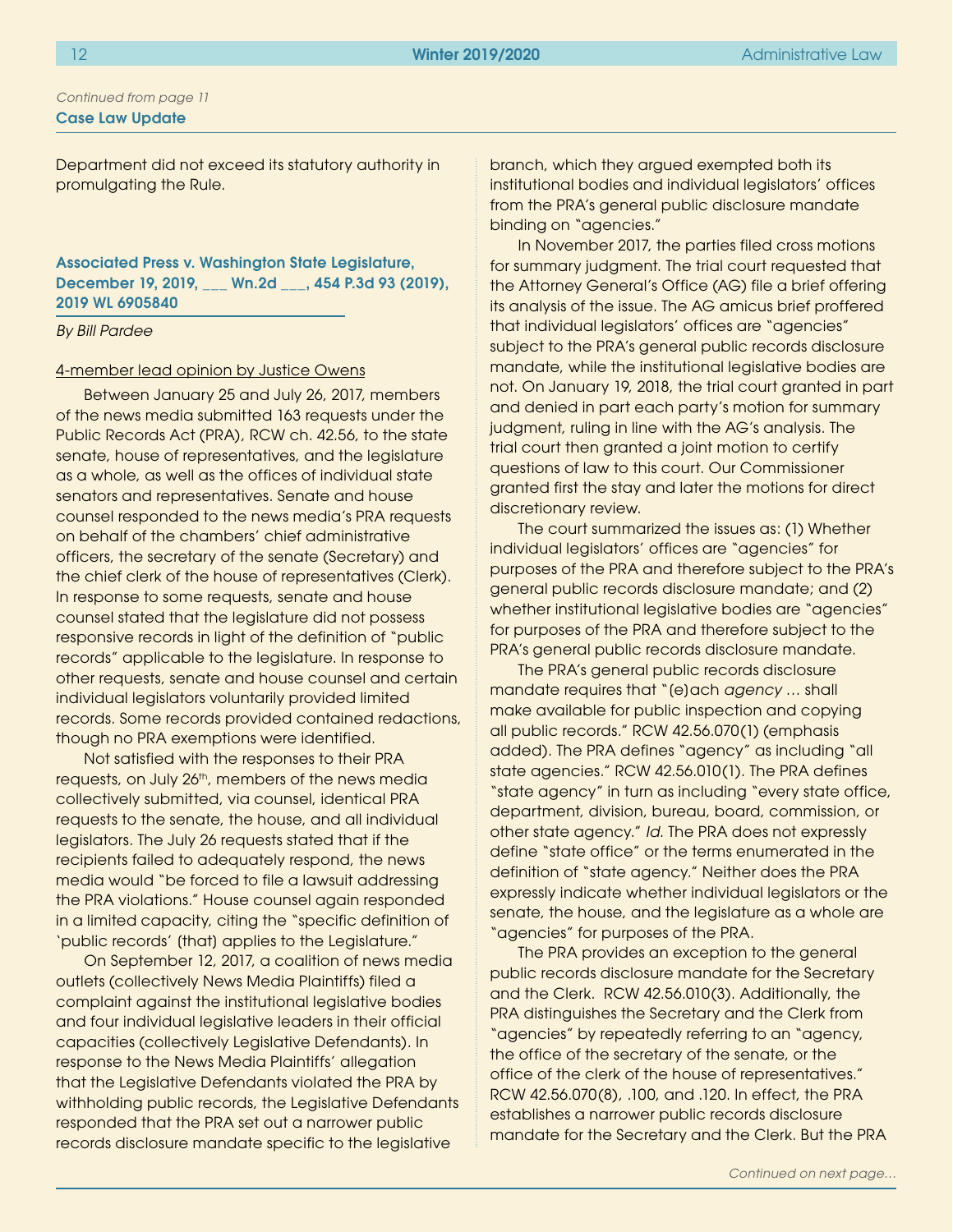does not expressly indicate whether that mandate encompasses records generated by individual legislators' offices and/or the institutional legislative bodies. However, the Secretary and the Clerk serve as the chief administrative officers for their respective chambers, responsible for classifying, arranging, maintaining, and preserving legislative records. RCW 40.14.130; RCW 40.14.140. Because the offices of the Secretary and the Clerk exist to support the legislature's administrative functions, their narrower public records disclosure mandate clearly attaches to the legislative entities in some capacity.

The issues before us thus boil down to which legislative entities are subject only to the narrower public records disclosure mandate by and through the Secretary and the Clerk, and which, if any, legislative entities are "agencies" subject to the PRA's general public records disclosure mandate.

Individual legislators' offices are plainly "agencies" for purposes of the PRA in light of a closely related statute, former RCW 42.17A.005 (2011). Former RCW 42.17A.005 is the definitions section of the campaign disclosure and contribution law (CDC), RCW ch. 42.17A. The laws that are today the CDC and the PRA were enacted via initiative in 1972 as a single law, the Public Disclosure Act. For 35 years, the CDC and the PRA were codified together within an omnibus chapter, former RCW ch. 42.17 (2002). The CDC and the PRA thus exemplify "related statutes." *Campbell & Gwinn*, 146 Wn.2d at 11.

The CDC and the PRA continue to share identical definitions of "agency" and "state agency": "'Agency' includes all state agencies (and) 'State agency' includes every state office." Former RCW 42.17A.005(2); RCW 42.56.010(1). The CDC also defines "state office" as including "state legislative office," and "legislative office" as including "the office of a member of the state house of representatives or the office of a member of the state senate." Former RCW 42.17A.005(44), (29). Thus, the offices of individual legislators are "agencies" under the CDC. Given that former RCW 42.17A.005 is closely related and discloses legislative intent about the provision in question, we conclude that individual legislators' offices are plainly and unambiguously "agencies" for purposes of the PRA as well.

In 2005, the legislature recodified the public records disclosure provisions into a separate chapter, the PRA. Rather than establishing independent

definitions for the newly minted PRA, however, the legislature incorporated by reference the definitions in the omnibus chapter, RCW Ch. 42.17. In 2007, the legislature amended the PRA to add a definitions section, eliminating the incorporation by reference of the omnibus chapter's definitions, and importing word for word into the PRA the omnibus chapter's definition of "agency," which remains unaltered, but the rest of the definitional chain was not imported. RCW 42.56.010.

The Legislative Defendants argue that the 2005 and 2007 amendments divested individual legislators' offices of the PRA's general public records disclosure mandate. Because the meaning of "agency" as pertains to individual legislators' offices is plain, the Legislative Defendants' reliance on legislative history is premature and does not support their claim. Rather House bill reports were clear that the 2005 recodification of the PRA effected "no substantive change," and "no exemptions [we]re modified, deleted, or added." The PRA specifically included individual legislators' offices in the definitional chain of "agency" before and after the PRA was separated into its own chapter. Neither the 2005 nor 2007 amendments broke that chain.

The PRA and the CDC are profoundly related. For more than three decades, the PRA and the CDC were one law. Until 2007, they shared common definitions. Today they remain housed in the same title and their definitions of "agency" remain identical. Though the legislature ended the PRA's express incorporation of the omnibus chapter's definitions in 2007, rules of statutory interpretation direct us to consider related statutes for purposes of discerning the plain meaning of a provision. *Campbell & Gwinn*, 146 Wn.2d at 11. Here, the CDC is closely related and clarifies the PRA's plain meaning of "agency."

If, as the Legislative Defendants argue, individual legislators' offices were not "agencies" subject to the PRA's general public records disclosure mandate, then ostensibly neither would be the governor's office or the eight other executive branch entities enumerated in the CDC's definitional chain of "agency" because, like legislative offices, they are not expressly included in the PRA's definition of "agency." Such an interpretation of the PRA would be untenable given long-standing practice regarding the PRA's applicability to executive branch offices.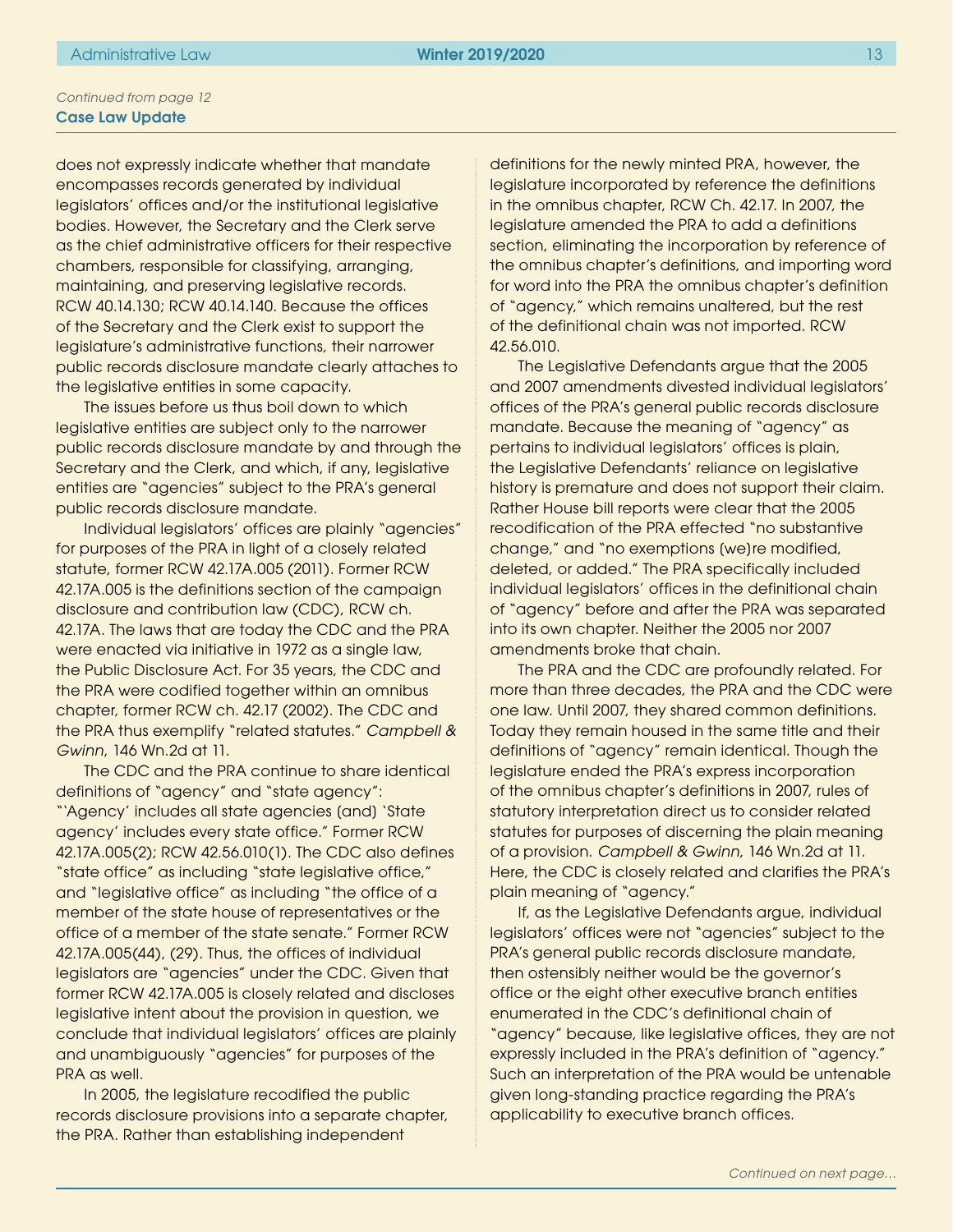In sum, we conclude that under the plain meaning of the PRA, individual legislators' offices are "agencies" subject to the PRA's general public records disclosure mandate. Accordingly, we hold that the News Media Plaintiffs are entitled to judgment as a matter of law on this issue.

Institutional legislative bodies, on the other hand, are not "agencies" for purposes of the PRA in light of closely related former RCW 42.17A.005 and relevant legislative history. Instead, we conclude that institutional legislative bodies are subject to the narrower public records disclosure mandate via the Secretary and the Clerk. Unlike individual legislators' offices, the senate, the house, and the legislature are not included in the definitional chain of "agency" memorialized in the closely related CDC. Former RCW 42.17A.005 (2), (29), (44). Unlike offices of individual legislators and the governor, which are specifically listed as "agencies" subject to the PRA's general public records disclosure mandate, institutional legislative bodies are not. Citing *Wash. Nat. Gas Co. v. Pub. Util. Dist. No. 1 of Snohomish County*, 77 Wn.2d 94, 98, 459 P.2d 633 (1969) for the principle of expressio unius est exclusio alterius.

Although the News Media Plaintiffs argue that institutional legislative bodies should be considered "agencies" for purposes of the PRA in light of the chapter governing ethics in public service wherein RCW 42.52.010(1) defines "agency" as including "the state legislature," in contrast to the CDC, RCW ch. 42.52 is not closely related to the PRA for purposes of disclosing legislative intent about the meaning of "agency." Whereas the PRA and the CDC were enacted in a single initiative and codified together in an omnibus chapter for 35 years, RCW ch. 42.52 was enacted independently in 1994 and codified separately from the omnibus chapter. RCW 42.52.010(1) only demonstrates that the legislature knew how to include its institutional bodies in a statutory definition of "agency" and chose not to do so in the PRA or CDC. We thus conclude that institutional legislative bodies are plainly not "agencies" for purposes of the PRA. Unlike individual legislators' offices, the senate, the house, and the legislature were never included in the definitional chain of "agency" set out in the omnibus chapter, indicating that the institutional bodies are not subject to the PRA's general public records disclosure mandate. Former RCW 42.17.020(1), (39) (1995).

Instead, the 1995 amendment set out a narrower scope of public records for each chambers' chief administrative officer. The senate bill report stated that the "[p]ublic disclosure statutes are amended to specifically address access to and production of public records in the possession of the Senate and the House of Representatives."

We conclude that the narrower public records disclosure mandate incumbent on the Secretary and the Clerk inures to the institutional legislative bodies and comprises the extent of their PRA obligations. We find that the senate, the house, and the legislature as a whole are subject to the PRA through the Secretary and the Clerk, who fulfill the institutions' public records disclosure duties as chief administrative officers for their respective chambers.

#### 3-member concurrence/dissent by Justice Stephens

Because I would hold the legislature remains an "agency" subject to the PRA, I respectfully dissent.

In reviewing the PRA, we must "take into account the policy … that free and open examination of public records is in the public interest, even though such examination may cause inconvenience or embarrassment to public officials or others." RCW 42.56.550(3). In 1972, Washingtonians enacted the public disclosure act (PDA), former RCW ch. 42.17, now recodified as the PRA, by initiative. "Where the language of an initiative enactment is 'plain, unambiguous, and well understood according to its natural and ordinary sense and meaning, the enactment is not subject to judicial interpretation [or construction].'" *Amalg. Transit*, 142 Wn.2d 205.

The people described the public policy underlying the PDA with reference to all levels of government. Laws of 1973, ch. 1, § 1(2), (5), (6), (11). For example, the people made clear that "full access to information concerning the conduct of government *on every level*  must be assured as a fundamental and necessary precondition to the sound governance of a free society." *Id.* § 1(11) (emphasis added). The people defined "agency," as it remains today, to "include all state agencies and all local agencies." *Id.* § 2(1). And they defined "state agency" to "include every state office, public official, department, division, bureau, board, commission or other state agency." *Id.* 

Besides the obvious breadth of the definitions of agency, the use of the word "include" generally "signal(s) that the list is meant to be illustrative rather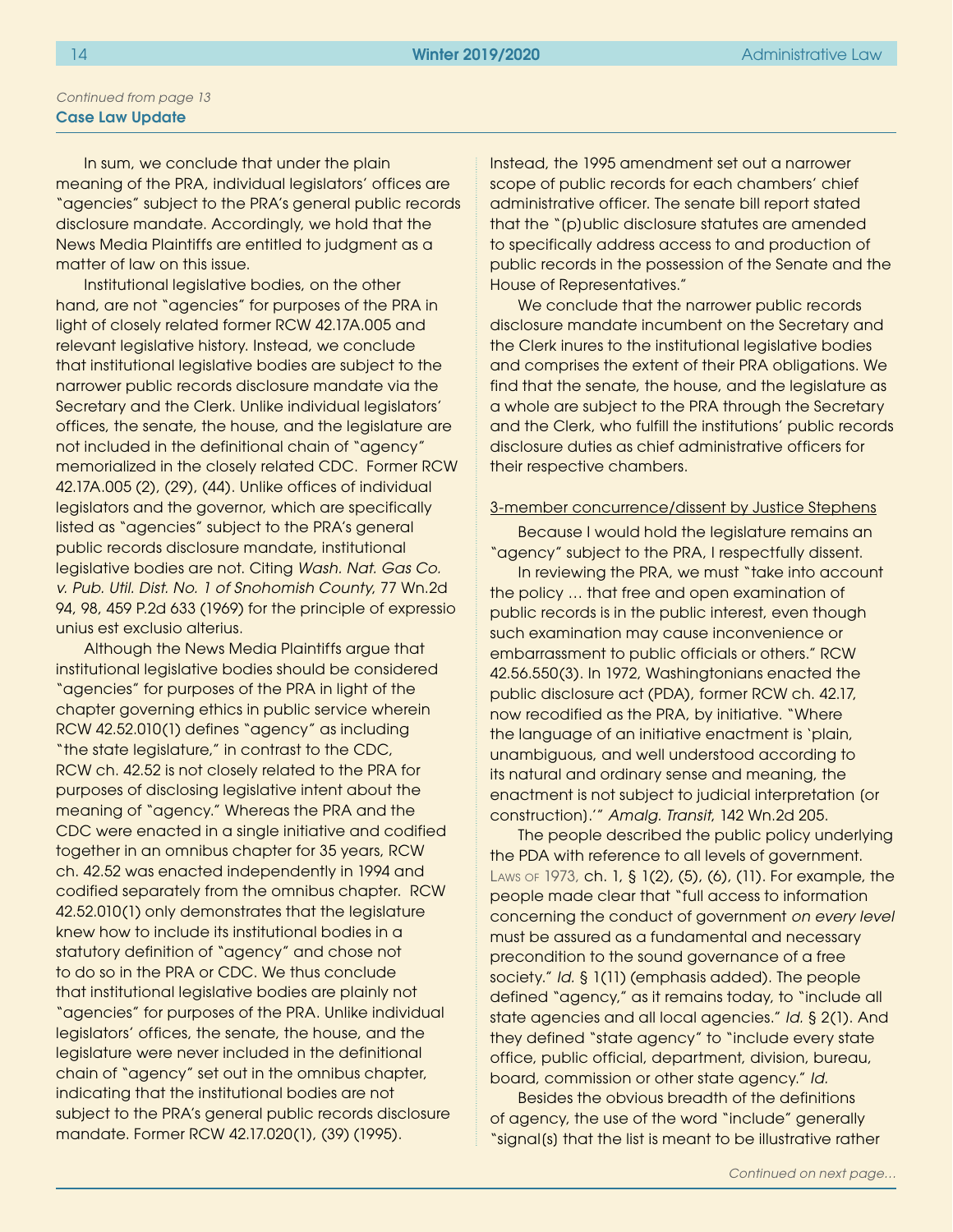than exhaustive." *Samantar v. Yousuf*, 560 U.S. 305, 317, 130 S. Ct. 2278, 176 L.Ed. 1047 (2010). Finally, the catchall phrase "or other state agency" further signals that the people intended the list to be nonexhaustive. Although the PDA does not specifically reference the legislature or either bicameral body in the definition of "state agency," it does not exempt the coordinate "branches" of government from the nonexhaustive list therein. Absent a plain exemption of the legislature from the definition of "state agency," its reach is ambiguous at most. Because a particular state agency could be one of the types of governmental entities listed, but also some "other state agency" not listed, the lead opinion's reliance on the expressio unius canon is misplaced. Given the people's instruction that the PDA "shall be liberally construed," there is only one tenable conclusion we may reach: the PDA as originally enacted intended to apply to the legislature, including the house and the senate, as well as to individual legislators and their respective offices.

In 1995 the legislature determined that the Secretary and Clerk were responsible for preservation of only seven classes of legislative records. RCW 40.14.100. But all other classes of public records in the legislature's possession are still plainly subject to the general definition of "public record." Adding the sentence delegating responsibility to the Secretary and Clerk for preservation of certain classes of *legislative* records in no way worked to narrow the general responsibility of agencies subject to the general public records requirements of the PDA. If the legislature, including its bicameral bodies and other offices, had intended to exempt itself in its institutional capacity from responsibility for all other classes of public records except for legislative records, it did not say so. All it said was that the Secretary and Clerk were now responsible for the preservation of certain classes of *legislative* records.

I agree with the lead opinion's analysis about individual legislators' offices. The 2007 legislative amendments did not work to break the definitional chain, and individual legislators' offices are "agencies" subject to the PRA's broad public records disclosure mandate. But I disagree that the legislature, including its bicameral bodies and other offices, are not "agencies" subject to the PRA. The lead opinion loses sight of the fact that this was an initiative originally drafted by the people. We must interpret the PRA as the "'average informed lay voter'" would. *Am. Legion*, 164 Wn.2d at 585. The failure of the electorate to name the legislature explicitly in its broad, nonexhaustive list of governmental entities is not dispositive. But the failure of the legislature to subsequently exempt itself from the broad, nonexhaustive list is more telling. In point of fact, the legislature attempted most recently during the 2018 legislative session to exempt itself from the PRA (ESB 6617), but failed. Thus, in keeping with the original intent of the electorate, I would hold that the legislature and its bicameral bodies and other offices are "agencies" subject to the PRA.

Our case law supports that the definition of "state agency" is not cabined by the classes of entities listed in its definition. For example, we have held a nongovernmental, private entity may be subject to the PRA if it is found to be the "functional equivalent" of a pubic "agency." *Fortgang*, 187 Wn.2d at 512- 13. Generally, a nongovernmental, private entity would not fit into one of the listed categories of "state agency," such as "state office, department, division, bureau, board, [or] commission." RCW 42.56.010(1). But such entities could fit in the "other state agency" category. It would be absurd to conclude that a nongovernmental, private entity can be subject to the PRA but the legislature cannot simply because it is not listed in the open-ended definition of "state agency." To hold that the legislature is not, at least, the functional equivalent of a "state agency" would be absurd.

The lead opinion concludes that by adding one sentence to the definition of public records, which specifies only that the Secretary and Clerk are responsible for certain classes of legislative records, the legislature dramatically narrowed the scope of general public records requirements and relieved itself of further obligations under the PRA. I disagree. To begin with, the Secretary and Clerk do not possess all of the legislature's public records. Instead, they possess only the legislative records (defined in RCW 40.14.100) members of the legislature's various committees and subcommittees provide. RCW 40.14.130. Thus, the Secretary and the Clerk are currently responsible for compiling and preserving a much narrower subset of public records—legislative records—than the PRA's broad public disclosure requirements encompass. However, there are other legislatively created records, like the ones requested by the Associated Press in response to incidents of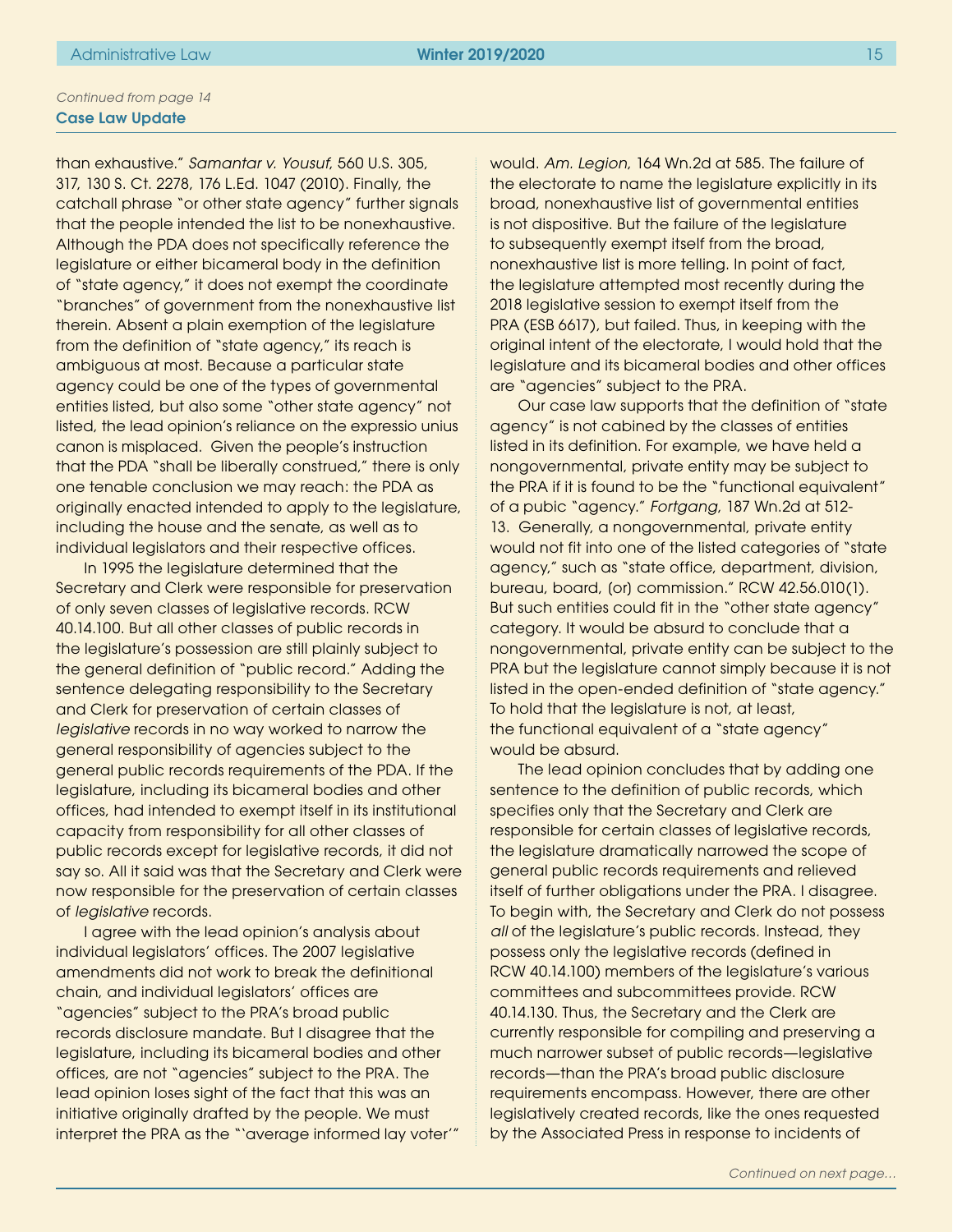alleged sexual harassment and misconduct, which fall outside the definition of "legislative records" but must still be recognized as "public records." RCW 40.14.100; RCW 42.56.010(3). I would hold the Secretary and Clerk's responsibilities under the PRA are currently limited to the administration of legislative records, and the legislature, as an "agency," is still obliged to provide all other documents that meet the definition of "public records" under the PRA.

#### 2-member concurrence/dissent by Justice McCloud

The clear language of the law that the people passed, but that the legislature amended, shows that the legislature chose narrower disclosure requirements for itself than for PRA-defined "agencies." I agree with the lead opinion that the legislature is not such an "agency," but rather the legislative branch of government, and is subject to the more limited disclosure requirements the PRA places on that branch. But I disagree with the lead opinion's conclusion that individual legislators constitute "agencies" that are subject to the broader public disclosure requirements of other parts of the PRA. The lead opinion's conclusion on that point is based on a definition of "agency" in a separate statute in a different chapter of the code.

Under the PRA definition, "[a]gency includes all state agencies" and "'state agency' includes every *state office*, department, division, bureau, board, commission or other state agency." RCW 42.56.010(1) (emphasis added). An individual legislator does not become a "state office" simply because the legislator has an office as a work space or because the legislator has a legislative aide. That logic would make countless individual state employees their own "agencies" separate and apart from the state agencies that employ them. Instead, the terms in RCW 42.56.010(1) all refer to entities that have the power to act on behalf of the state—or a local government entity—by setting policy or transacting business. This context shows that an "agency" is a public entity (or a private entity acting in a public role, see *Fortgang v. Woodland Park Zoo*, 187 Wn.2d 509, 512-13, 387 P.3d 690 (2017)) that has the power to transact business or take action on behalf of the government. An individual legislator has no such power. Thus, under the PRA's definition of "agency," an individual legislator is not a "state office" and, by extension, not an "agency."

This reading is bolstered by the fact that the PRA clearly differentiates between "agencies," on the one hand, and the legislature, or legislators, on the other, by imposing specific, more limited disclosure obligations on the legislature's records custodians, the Secretary and Clerk.

Rather than look to the other provision of the PRA for context, in holding that legislators are "agencies," the lead opinion relies on the definitions section of the CDC, RCW ch. 42.17A, a "closely related" statute that the legislature has since taken steps to divorce from the PRA. But nothing in the text of the PRA suggests that its provisions should be read in light of the CDC. In fact, the legislature suggested just the opposite when it found that the PRA and CDC cover "discrete subjects" and created the PRA as its own freestanding enactment. RCW 42.56.001. There are two problems with the lead opinion's decision to rely on the fact that CDC and PRA were joined at the hip for 35 years to justify using the CDC to interpret the PRA now.

The first problem is that the lead opinion is resorting to legislative history to augment the plain language of the PRA, when the PRA is not ambiguous about its own definition of "agency." That is not how we interpret statutes—if the statute's text is not ambiguous, we do not resort to the legislative history. *Spokane County v. Dep't of Fish & Wildlife*, 192 Wn.2d 453, 458, 430 P.3d 655 (2018). The second problem is that the lead opinion draws the wrong conclusion from the intertwined history of the PRA and CDC, because the legislature's decision to separate those statutes in 2005 into their own chapters must be interpreted as a legislative intention to separate those statutes.

In 2007, the legislature supplied the PRA with its own definitions section and removed the crossreference to the CDC entirely. Those amendments had an effect. Although they imported the FCPA's definition of "agency" into the PRA word for word, they left behind other definitions, including the definition of "state office." We have to presume that the legislature intended to change the law by passing the amendment. *Jane Roe TeleTech Customer Care Mgmt. (Colo.) LLC*, 171 Wn.2d 736, 751, 257 P.3d 586 (2011) ("A new legislative enactment is presumed to be an amendment that changes a law rather than a clarification of the existing law.") The lead opinion's decision to read such a cross-reference into the PRA anyway flouts basic rules of statutory interpretation.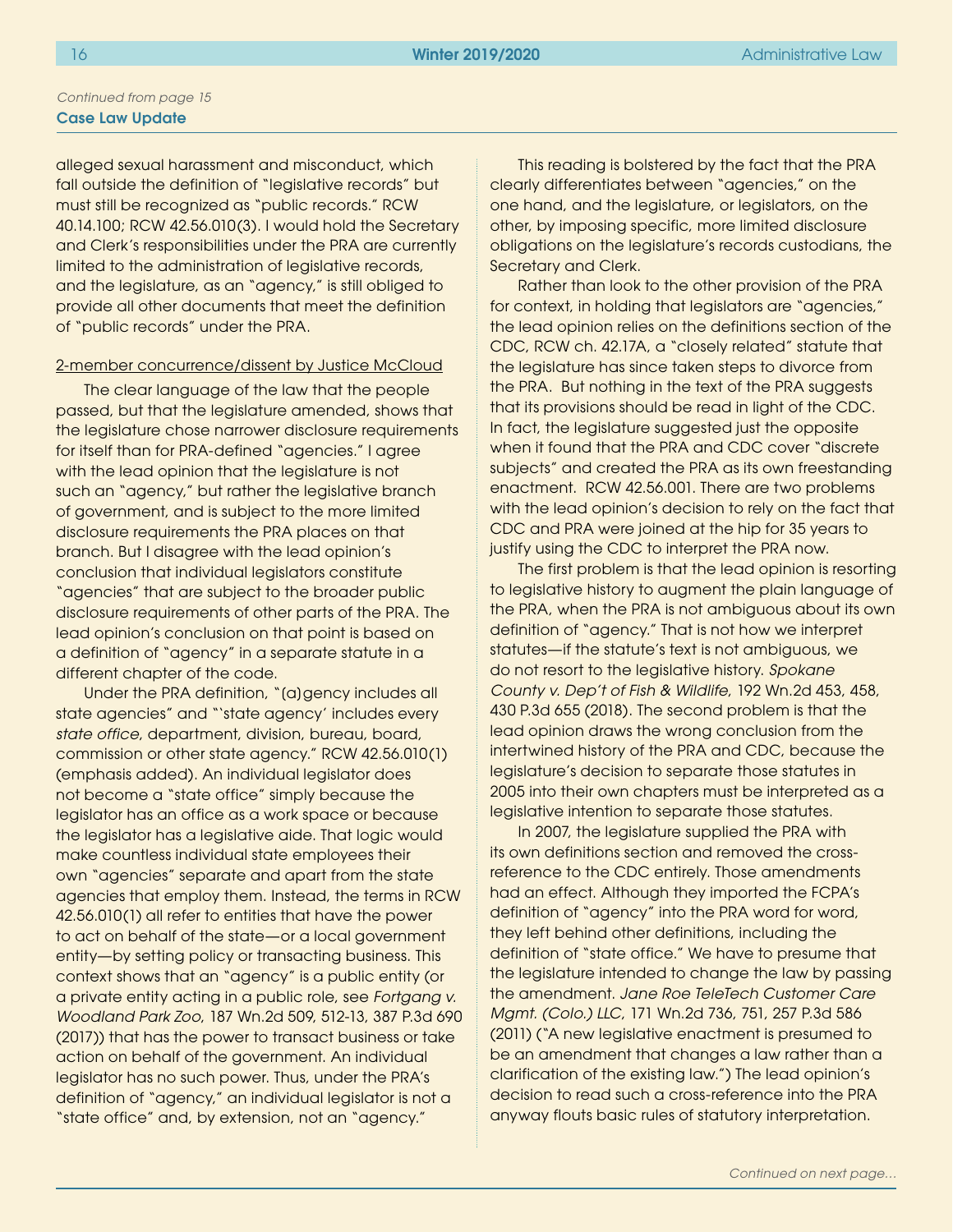The CDC definition of "state office" is not context for the PRA. Instead the context for a portion of the PRA is the rest of the PRA. The context shows that the PRA distinguishes an "official"—like a legislator —from an "agency." For example, RCW 42.56.060 protects every "public agency, public official, public employee, [and] custodian" from liability if that individual "acted in good faith in attempting to comply with the provisions of" the PRA. Legislators are certain "public official[s]," one of the categories listed, which suggests that they are not also "agencies," a separate category listed. *State v. Roggenkamp*, 153 Wn.2d 614, 625, 106 P.3d 196 (2005) ("Another fundamental rule of statutory construction is that the legislature is deemed to intend a different meaning when it uses different terms."). In addition, if individual legislators were "agencies," the accommodation in RCW 42.56.100 for legislative records custodians to "adopt reasonable procedures" to effectuate the aims of access, preservation, and efficiency, but permitting them to do so by "allowing for the time, resource, and personnel constraints associated with legislative sessions," would impose full PRA obligations on individual legislators, while simultaneously relaxing obligations on those same legislators' appointed records custodians, despite the expressed intent to accommodate those legislators' time, resources, and personal constraints.

 Under the usual rules of statutory interpretation, the Secretary and Clerk cannot be called into court, as "agencies" can be under RCW 42.56.550 for providing unreasonable estimates of time or charges. This intentional differentiation would be undermined by subjecting individual legislators, as "agencies," to the entirety of RCW 42.56.550.

For the Secretary and Clerk, a "public record is limited to certain administrative records, official reports, and the records identified under crossreferenced RCW 40.14.100. RCW 42.56.010(3). RCW 40.14.100 basically covers the records of the legislature's committees and subcommittees. It explicitly excludes, however, "reports or correspondence made or received by or in any way under the personal control of the individual members of the legislature." RCW 40.14.100. RCW 40.14.110 reinforces that exclusion by giving individual legislators the option to donate their personal papers or, conversely, keep them to themselves. Turning legislators into "agencies" would frustrate this narrow

definition that applies to the legislature, making the entirety of legislators' writings "public records" subject to the PRA.

Top Cat Enterprises, LLC v. City of Arlington, January 6, 2020, Division I COA Published Op. (2020), 2020 WL 57513

#### *By Bill Pardee*

In 2012, Washington voters approved Initiative 502 (I-502), a regulatory system for the production, processing, and distribution, of limited amounts of marijuana for recreational use by adults. The Washington State Liquor and Cannabis Board (WSLCB) used a lottery system to award 334 retail licenses. Licenses granted under the lottery system were jurisdiction specific. In 2015, the Cannabis Patient Protection Act (CPPA) merged the preexisting medical marijuana program with the recreational marijuana retail stores established under I-502. The CPPA also directed the WSLCB to reopen the application period for retail stores and issue additional licenses addressing the needs of the medical market. The WSLCB increased the number of retail licenses by 222. Rather than implement a lottery system similar to I-502, the CPPA prioritized new marijuana applications as either Priority 1, Priority 2, or Priority 3, which distinguished between applicants' degree of experience and qualifications in the marijuana industry. Former RCW 69.50.331 (2015); former WAC 314-55-020 (2015). Because of the large number of applicants, only Priority 1 applicants were able to move forward with the licensing process. In addition to Priority 1 applications, the CPPA allowed licensees from I-502's lottery that were barred from opening retail stores because of local bans to transfer their license to jurisdictions without local bans on marijuana sales.

RCW 69.50.331 requires both I-502 licensees and Priority 1 CPPA applicants to meet statutory requirements before the WSLCB grants a retail license. One of the requirements prohibits WSLCB from licensing a retail business within 1,000 feet of the "perimeter of the grounds of" a school. RCW 69.50.331(8)(a).

Top Cat was originally selected in the I-502 lottery for a retail location in the City of Marysville. Top Cat completed the licensee process and received a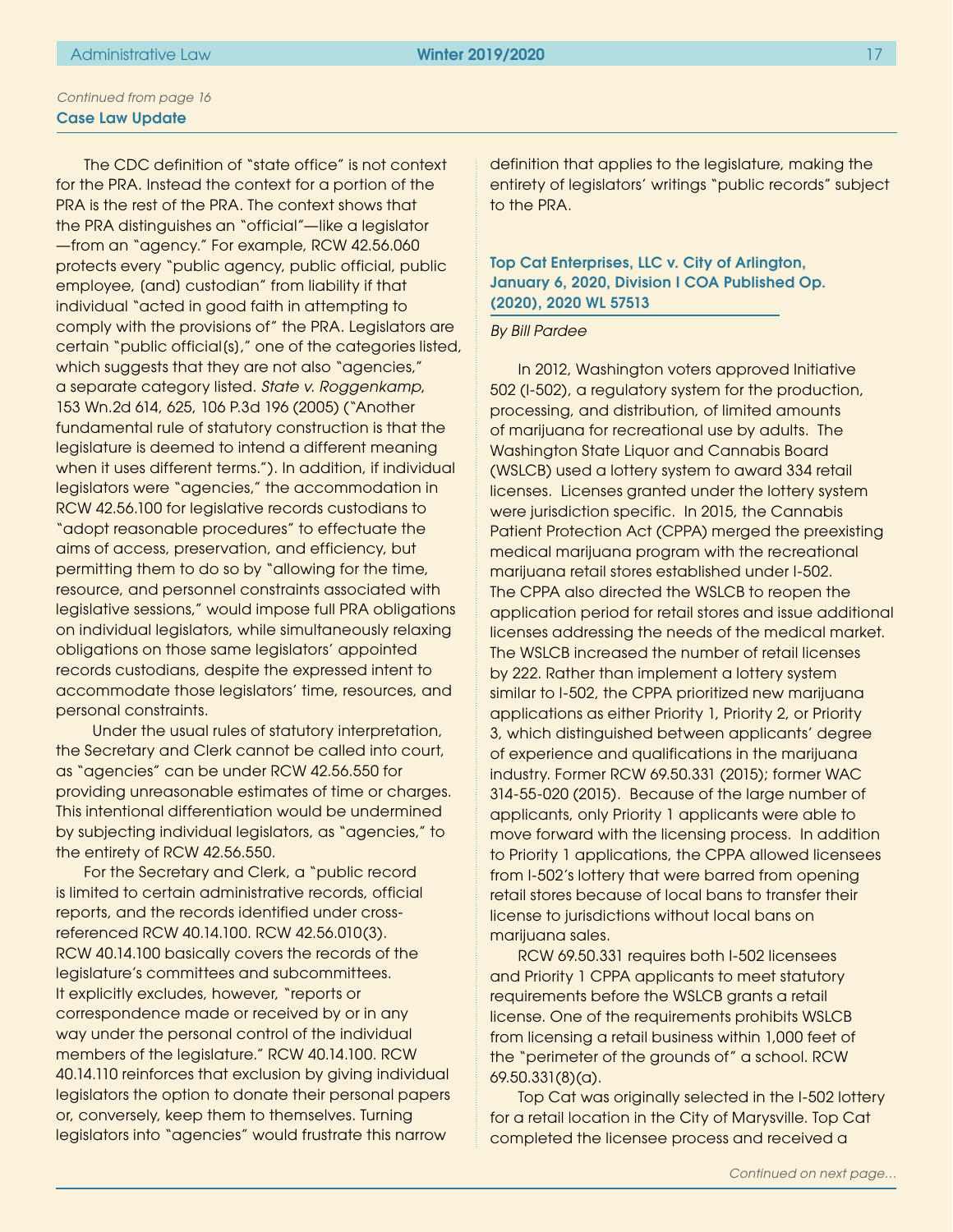license for a retail business in Marysville on November 12, 2014. During the licensing process, Marysville enacted a ban on marijuana retailers, which prevented Top Cat from opening its store. On January 29, 2016, Top Cat applied to move its retail license from Marysville to Arlington. At the time, there was only one retail license available in Arlington.

Previously, 172nd Street Cannabis applied for a marijuana retail license for leased property located at lot 500B on the Arlington Municipal Airport property (Airport property) in Arlington under the CPPA's priority system and received a Priority 1 designation on December 8, 2015. The Airport property is approximately 1,200 acres in size and is partitioned into over 100 distinct parcels that are available to lease. Arlington School District No. 16 leases lot 301 of the Airport property for Weston High School. A cyclone fence fully encloses lot 301 for security.

The WSLCB measured the distance between 172nd Street Cannabis's lot 500B and Weston High School's lot 301 and concluded that the lots are over 1,600 feet apart from one another and thus consistent with the 1,000-foot separation requirement. The WSLCB then issued the only retail license in Arlington to 172nd Street Cannabis and closed licensing in Arlington. The WSLCB then offered Top Cat the opportunity to remain in Marysville or relocate to another jurisdiction with retail licenses still available.

Top Cat requested an administrative hearing and the case was assigned to an ALJ at the Office of Administrative Hearings. Top Cat objected to the approval of 172nd Street Cannabis's license on the basis that the retail location was less than 1,000 feet from the Airport property where Weston High School is located. Specifically, Top Cat contended that Weston High School is located within the larger Airport property and because the Airport property is immediately diagonal from the proposed retail store for 172nd Street Cannabis and separated by only 120 feet, 172nd Street Cannabis's location did not meet the 1,000 foot separation requirement. The WSLCB responded that the lease lots are distinct parcels, that those boundaries are depicted on the Airport Property Boundary and Lease Lot map, and that it correctly measured the distance between lot 500B and lot 301. The ALJ affirmed the approval of 172nd Street Cannabis's license and concluded that "property line" in WAC 314-55-050(10) is not ambiguous and its usual and ordinary meaning is "those lines which

separate one's lot from adjoining lots or the street." The ALJ explained that the lease lot lines for the Airport property were property lines within the meaning of WAC 314-55-050(10). Top Cat filed a petition for review of the initial order to the WSLCB. The WSLCB issued a final order affirming the initial order and adopting the ALJ's findings of fact and conclusions of law. Top Cat petitioned for review by the Snohomish County Superior Court. The superior court affirmed WSLCB's final order. Top Cat appeals.

On appeal, Top Cat contends that the WSLCB erred in concluding that the term "property line" within WAC 314-55-050(1) includes not only formal, recorded, boundary lines, but also lease lines and lot lines. Top Cat challenges whether the WSLCB's final order contained an erroneous interpretation or application of the law.

The WSLCB is prohibited from issuing "a license for any premises within one thousand feet of the perimeter of the grounds of any elementary or secondary school." RCW 69.50.331(8)(a). The legislature also empowered the WSLCB to adopt regulations regarding retail outlet locations. RCW 69.50.341(1)(f). In response the WSLCB promulgated WAC 314-55-050(10), which states in part: "The distance shall be measured as the shortest straight line distance from the property line of the proposed building/business location to the property line of the entities listed below: (a) Elementary or secondary school."

Top Cat contends that the term "property line" means the legal description from a deed that describes the boundaries of real property. We disagree. The WSLCB concluded that "property line" is not an ambiguous term and its usual and ordinary meaning is "those lines which separate one's lot from adjoining lots or the street." We agree. Because we agree with the WSLCB that the term property line is unambiguous we do not consider the regulatory history of WAC 314-55-050(10).

The WSLCB's decision was guided by *Mall v. City of Seattle*, 108 Wn.2d 369, 373, 375, 739 P.2d 668 (1987), where the court held that property line is commonly understood as "those lines which separate one's lot from adjoining lots or the street." The WSLCB also found that the dictionary definitions of property line were consistent with *Mall's* interpretation of property line. We agree with the WSLCB. Under *Mall* and the dictionary definitions the WSLCB relied upon,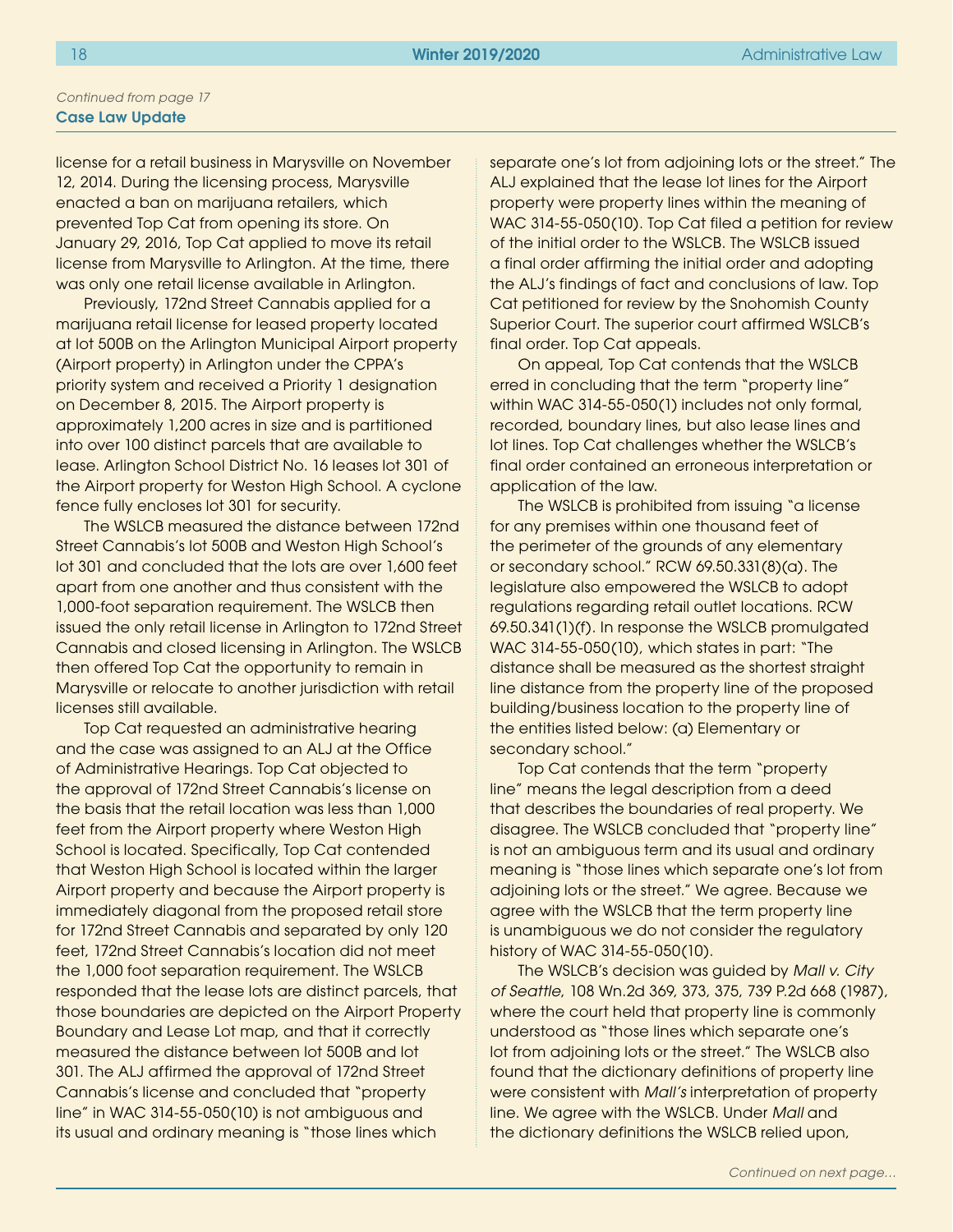"property line" is a term that includes the boundary lines delineating different types of property interests, including a lease lot line. The key is that the property boundary separates the property from other lots or properties. Here, the school's lease is on lot 301—one of numerous lease lots on the larger Airport property. The school property is distinct and separate from other lots within the Airport property, including lot 500B.

We also agree that the WSLCB's interpretation of the term property line is consistent with the stated legislative purpose of ensuring marijuana businesses are physically located at least 1,000 feet away from the "perimeter of the grounds" of any elementary or secondary school or other restricted entity. RCW 69.50.331(8)(a). The statute does not mention "property line"—only that a marijuana business must be 1,000 feet from the "perimeter of the ground" of a restricted entity. The second sentence of WAC 314- 55-050(10) explains how to measure the distance between the licensed business and prohibited entity by measuring the shortest distance between the two property lines. WAC 314-55-010(28) also defines "perimeter" as "a property line that enclosed an area." Read together, the WSLCB cannot issue a license for a location that is within 1,000 feet of the property line that enclosed an area of the grounds of any restricted entity. As the WSLCB concluded in part: "What is important, and what is required by statute and regulation, is the physical separation of at least 1,000 feet between the perimeter of the school grounds and the premises of a marijuana retail business." We agree.

Therefore, the WSLCB did not err in determining 172nd Street Cannabis's location (lot 500B) was over 1,000 feet from Weston High School (lot 301).

Heritage Grove v. Dep't of Health, December 10, 2019, Wn. App. 2d \_\_\_, 453 P.3d 1022 (2019), 2019 WL 6710847

#### *By Bill Pardee*

Washington created the certificate of need (CN) program (the Program). The Department of Health (DOH) administers the Program. RCW 70.38.105(1). Health care providers may open certain health care facilities, including nursing homes, only after receiving a CN from DOH. RCW 70.38.025(6), .105(4)(a). RCW 70.38.115(13)(b) provides that "[w]hen an entire nursing home ceases operation, the licensee or any other party who has secured an interest in the beds may reserve his or her interest in the beds for eight years or until a [CN] to replace them is issued, whichever occurs first." This procedure is referred to as "banking" beds. The statute and regulations then allow the party who has banked their beds to "unbank" them in a new facility. For providers filing a CN application seeking to unbank beds, assuming certain conditions are met including that the new beds are located in the same planning area where they were before they were banked, the applicant does not need to prove the "need" criterion, WAC 246-310-21, in their CN application. RCW 70.38.115(13)(b); WAC 246-310-396.

Until October 15, 2009, Heritage Grove operated a 97-bed nursing home. The facility closed, and Heritage Grove sent a letter to DOH requesting to bank its beds. DOH granted Heritage Grove's request and stated that Heritage Grove's reservation of the beds would expire on October 15, 2017, unless it issued a CN before then.

In December 2014, Heritage Grove submitted an application for a CN and sought to build a facility and unbank its 97 beds. The Program received public comments on Heritage Grove's application, including those by Respondent Nursing Homes, and held a public hearing. On July 15, 2015, the Program conditionally approved Heritage Grove's CN application, provided that Heritage Grove agreed to five conditions. Heritage Grove accepted all five conditions, and shortly thereafter, in August, the Program approved Heritage Grove's CN application. The document the program sent stated: "ISSUANCE OF THIS [CN] IS BASED ON THE DEPARTMENT'S RECORD AND EVALUATION."

Respondent Nursing Homes then requested an adjudicative proceeding to contest the CN approval. After a hearing, a health law judge affirmed the Program's approval of the CN. Respondent Nursing Homes then administratively appealed the decision. On August 25, 2017, at the end of the administrative appeal process, the Secretary of DOH, via a designee, issued the Final Order denying the CN because the application failed both the financial feasibility and cost containment criteria. Heritage Grove did not petition the Secretary's designee to stay the Final Order. On Sept. 21, 2017, Heritage Grove sought judicial review of the Final Order in superior court. Heritage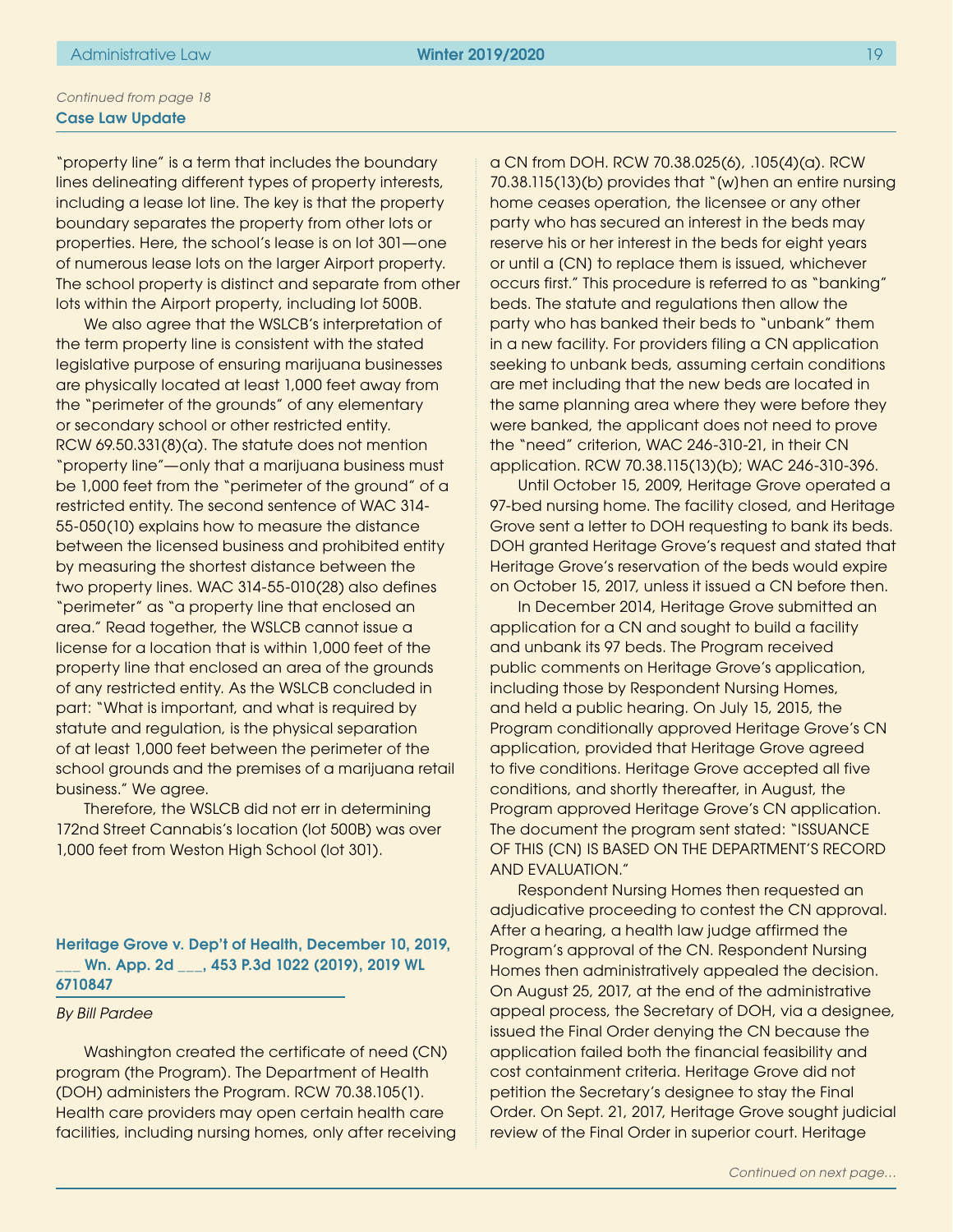Grove did not file a petition to stay the Final Order before October 15, 2017, which was eight years from when Heritage Grove "banked" its beds. On August 16, 2018, the superior court affirmed the Final Order on the merits. It also dismissed the petition on mootness grounds. Heritage Grove appeals.

The parties' mootness arguments involve two issues. First, they dispute whether, under RCW 70.38.115, DOH "issued" a CN to Heritage Grove within eight years. If we conclude that DOH did not issue a CN to Heritage Grove within eight years, then they next dispute whether RCW 34.05.574 of the Administrative Procedure Act (APA) enables this court to order specific performance and require that DOH overturn the Final Order and reinstate the Program's initial approval of Heritage Grove's CN application.

It is undisputed that Heritage Grove's CN application failed to prove "need." Heritage Grove's CN application relied on the RCW 70.38.115(13) (b) exception so that its application did not have to prove the "need" criterion. And if DOH never "issued" Heritage Grove a CN within eight years, then Heritage Grove's need-exempt status expired. RCW 70.38.115(13)(b). Therefore, if Heritage Grove's needexempt status expired and we are bound to remand to the agency for it to reconsider the Final Order, DOH would simply deny Heritage Grove's CN application because the application failed to prove "need" and, in turn, failed to prove all of the requisite CN application criteria.

Heritage Grove contends that DOH issued a CN when the Program approved Heritage Grove's application in August 2015, and that the issuance of the CN is simply in the appeals process. We disagree. A party's reservation of beds expires after eight years unless they are "issued" a CN within those eight years. Here, the only way Heritage Grove was "issued" a CN within eight years is if the Program's August 2015 initial approval of Heritage Grove's CN application counted as such.

We conclude that the Program's initial approval of Heritage Grove's CN application did not constitute the issuance of a CN for the purpose of RCW 70.38.115(13)(b). The principles of finality illustrate our conclusion. "An administrative determination is not a final order where it is a mere preliminary step in the administrative process, but it becomes final when a legal relationship is subsequently fixed upon 'consummation of the administrative process.'" *Lewis* 

*County v. Pub. Emp't Relations Comm'n*, 31 Wn. App. 853, 862, 644 P.2d 1231 (1982). Here the initial approval was merely a preliminary step in the administrative process. Thus, Heritage Grove could not justifiably rely on the subordinate order because that order was appealable, was in fact appealed, and was later overruled. Additionally, the appeal to the superior court and to this court is from the Final Order, not the subordinate order. Although we recognize that the subordinate order contained language indicating it was the "issuance" of a CN, the nomenclature used in that subordinate order does not overrule the fact that the subordinate order was appealable and thus subject to be overturned, which it later was.

Furthermore, Heritage Grove did not file a stay of the Final Order as permitted under the APA. RCW 34.05.467. It had approximately two months, from the time the Final Order issued and the time its banked-bed status expired, to do so. Accordingly, we conclude that DOH did not issue a CN to Heritage Grove within eight years from when Heritage Grove banked its beds. Therefore, Heritage Grove's reservation of beds expired.

Heritage Grove argues that this court can nonetheless provide meaningful relief because it has the authority under RCW 34.05.574 to correct the Final Order's errors and reinstate the Program's initial approval of the CN. We disagree. Under RCW 34.05.574(1), a court "shall not itself undertake to exercise the discretion that legislature has placed in the agency." The dispositive question here is whether the issuance of a CN is within the DOH's discretion. We conclude that the legislature has vested the discretion to issue CNs solely with DOH. Accordingly, we will not and cannot exercise the agency's discretion on its behalf. Because Heritage Grove's CN application is based on a now-expired exception to showing the "need" criterion, on remand, DOH would not consider granting the CN application. In other words, agreeing substantively with Heritage Grove that the Final Order was unlawful would not provide Heritage Grove meaningful relief. We conclude that this case is moot.